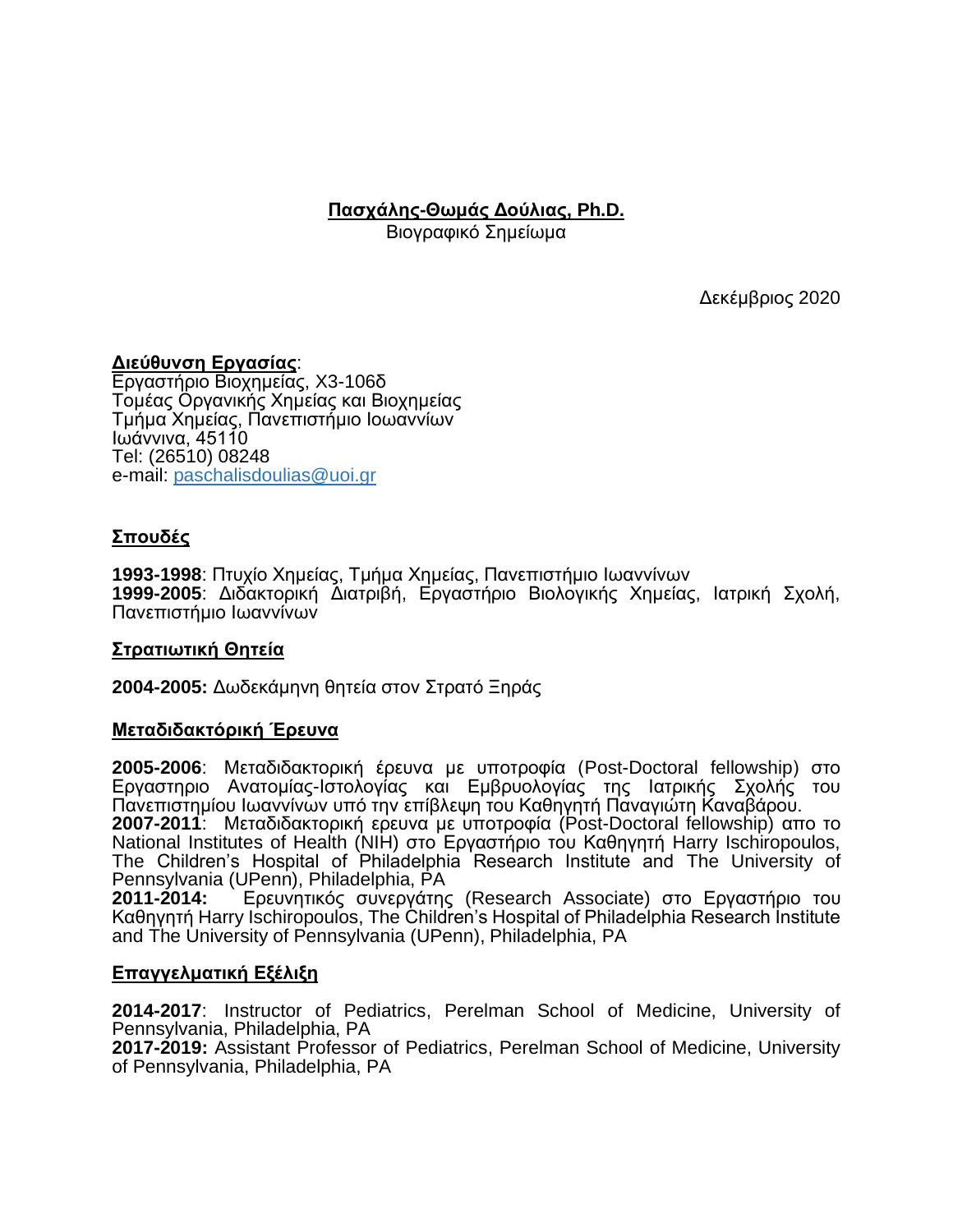# **Διδακτική και Εκπαιδευτική Εμπειρία**

### *Προπτυχιακοί Φοιτητές*

**1999-2003**: Επίβλεψη των εργαστηριακών ασκήσεων των μαθημάτων «Γενική Χημεία», «Βιοχημεία Ι», «Βιοχημεία ΙΙ» για τους φοιτητές της Ιατρικης Σχολής του Πανεπιστημίου Ιωαννίνων.

**2000-2001**: Επίβλεψη των εργαστηριακων ασκήσεων του μαθήματος «Βιοχημεία Ι» του Προγράμματος Σπουδών Επιλογής (ΠΣΕ) Βιοχημείας του Πανεπιστημίου Ιωαννίνων.

**2000-2001**: Επίβλεψη των εργαστηριακων ασκήσεων του μαθήματος επιλογής «Βιοχημεία των Ελευθέρων Ριζών» των φοιτητών της Ιατρικής Σχολής του Πανεπιστημίου Ιωαννίνων

**2002**: Επιβλεψη του Εργαστηριακου μέρους της πτυχιακής εργασίας της φοιτήτριας Μαρίας Μελίδου του Προγάμματος Σπουδών Επιλογής (ΠΣΕ) Βιοχημείας του Πανεπιστημίου Ιωαννίνων

#### *Υποψήφιοι Διδάκτορες (2007-2019)*

**2007-2011:** Εκπαίδευση και επίβλεψη του εργαστηριακού μέρους της Διδακτορικής Διατριβής της Jennifer L Greene, Biochemistry and Molecular Biophysics graduate group, University of Pennsylvania. Τίτλος Διατριβής «**The structural proteomics of S-Nitrosylation: From global identification to elucidating protein function through structural bioinformatics**»

**2009-2015**: Εκπαιδευση και επίβλεψη του Εργαστηριακού μέρους της Διδακτορικής Διατριβής του Karthik Raju, Neuroscience graduate group, University of Pennsylvania. Τίτλος Διατριβής «**Regulation of the Glutamate/Glutamine cycle by nitric oxide in the central nervous system**»

#### *Μεταπτυχιακοί φοιτητές (2007-2019)*:

Επίβλεψη της τρίμηνης ερευνητικής ερευνας (rotation project) της Lisa Bottalico, PhD candidate Pharmacology Graduate Group, University of Pennsylvania (2011)

Επίβλεψη της τρίμηνης εργαστηριακής έρευνας (rotation project) της Maria Fasolino, PhD candidate Neuroscience graduate group, University of Pennsylvania (2012)

Επίβλεψη της τρίμηνης εργαστηριακής ερευνας (Rotation project) του Wade Mayes, PhD candidate, Neuroscience graduate group, University of Pennsylvania (2012)

Επίβλεψη της τρίμηνης εργαστηριακής ερευνας (Rotation project) της Madhu Yennawar, PhD candidate, Pharmacology graduate group, University of Pennsylvania (2014)

Επίβλεψη της ερευνητικής μελέτης του προπτυχιακού φοιτητή Kent Nakamoto στα πλαίσια του προγράμματος CHOP Research Institute Scholar Summer Program (CRISSP) για το έτος 2016. Η μελέτη απέσπασε το βραβείο «Εξαιρετικής αναρτημένης ανακοίνωσης στη Βασική Έρευνα» (Outstanding Basic Poster)

### **Μέλος Τριμελών Συμβουλευτικών Επιτροπών**

Μέλος της τριμελούς συμβουλευτικής επιτροπής (Scholarly Oversight Committee, SOC) της ειδικευόμενης ιατρού Νεογνολογίας Laura C Sillers, MD (2017-2019).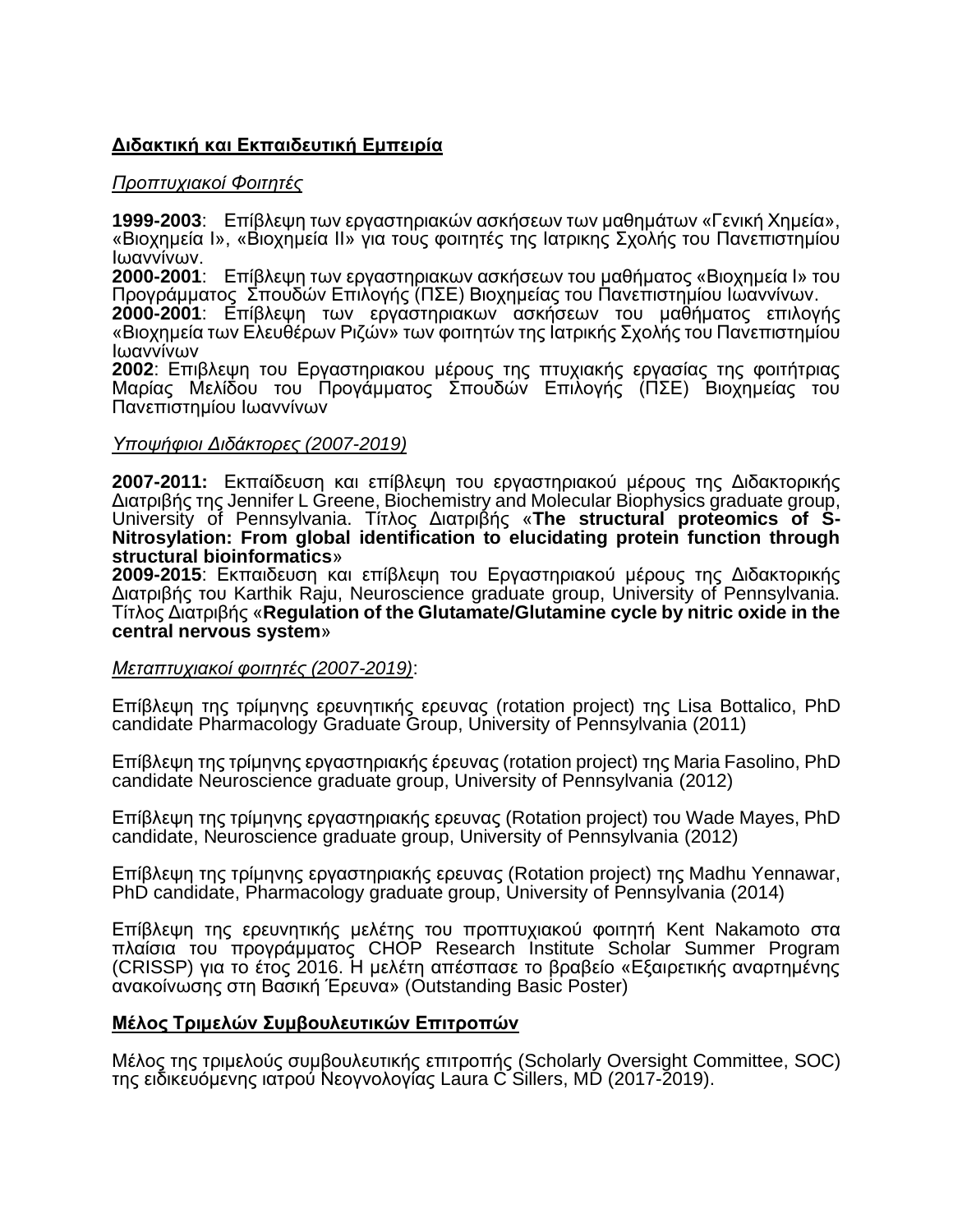Μέλος της τριμελούς συμβουλευτικής επιτροπής της υποψήφιας διδάκτορα του Τμήματος Χημείας Στυλιανής Παπαδάκη (2019- 2020)

Μέλος της τριμελούς συμβουλευτικής επιτροπής της υποψήφιας διδάκτορα του Τμήματος Χημείας Σοφίας Σιδηροπούλου (2019-2020)

# **Βραβεία**

**2002** Βραβείο προφορικής ανακοίνωσης στο 3ο Συνέδρειο της Ελληνικής Εταιρίας Ελευθέρων Ριζών και Οξειδωτικού Στρες (2002

**2002** Βραβείο Προφορικής Ανακοίνωσης στο 54ο Συνέδρειο της Ελληνικής Εταιρείας Βιοχημείας και Μοριακής Βιολογίας (2002

**2005** Post-doctoral fellowship co-funded by the European Union and the Hellenic Ministry of Education<br>2007 Post-doctor

**2007** Post-doctoral fellowship funded by the National Institutes of Health (NIH)<br>**2011** Finalist of the 2011 CHOP Distinguished Research Trainee Award.

**2011** Finalist of the 2011 CHOP Distinguished Research Trainee Award.

**2013** New Investigator award, "Formation and Signaling by NO and Related Reactive Nitrogen Oxides" Gordon Research Conference, Ventura, CA

**2013** Top ten finalists for Vilcek Prize for Creative Promise in Biomedical Science

**2015** W.W. Smith Charitable Foundation Award for Heart Disease Research

### **Μέλος Διοικητικών Επιτροπών**

2016-2019: Τακτικό μέλος της Institutional Animal Care and Use Committee (IACUC)

## **Διπλώματα Ευρεσιτεχνίας**

Compositions and methods of the treatment of fatty acid metabolism disorders». International Application Number PCT/US2014048564

### **Επιστημονικές και Επαγγεμλατικές Εταιρίες**

Ένωση Ελλήνων Χημικών Ελληνική Εταιρεία Ελευθέρων Ριζών και Οξειδωτικού Στρες Ελληνική Εταιρεία Βιοχηµείας και Μοριακής Βιολογίας Ελληνική Εταιρία Αθηροσκλήρωσης Member of the European Society for Free Radical Research Member of the F1000 Faculty Society, Bioinorganic Chemistry Section.

### **Reviewer**

*Ad hoc* reviewer for: *American Journal of Physiology-Endocrinology and Metabolism Biochemical Journal Biochimica et Biophysica Acta (BBA) General Subjects Biochimie Biomarkers FEBS letters Free Radical Biology and Medicine Free Radical Research Frontiers in Cellular Biochemistry*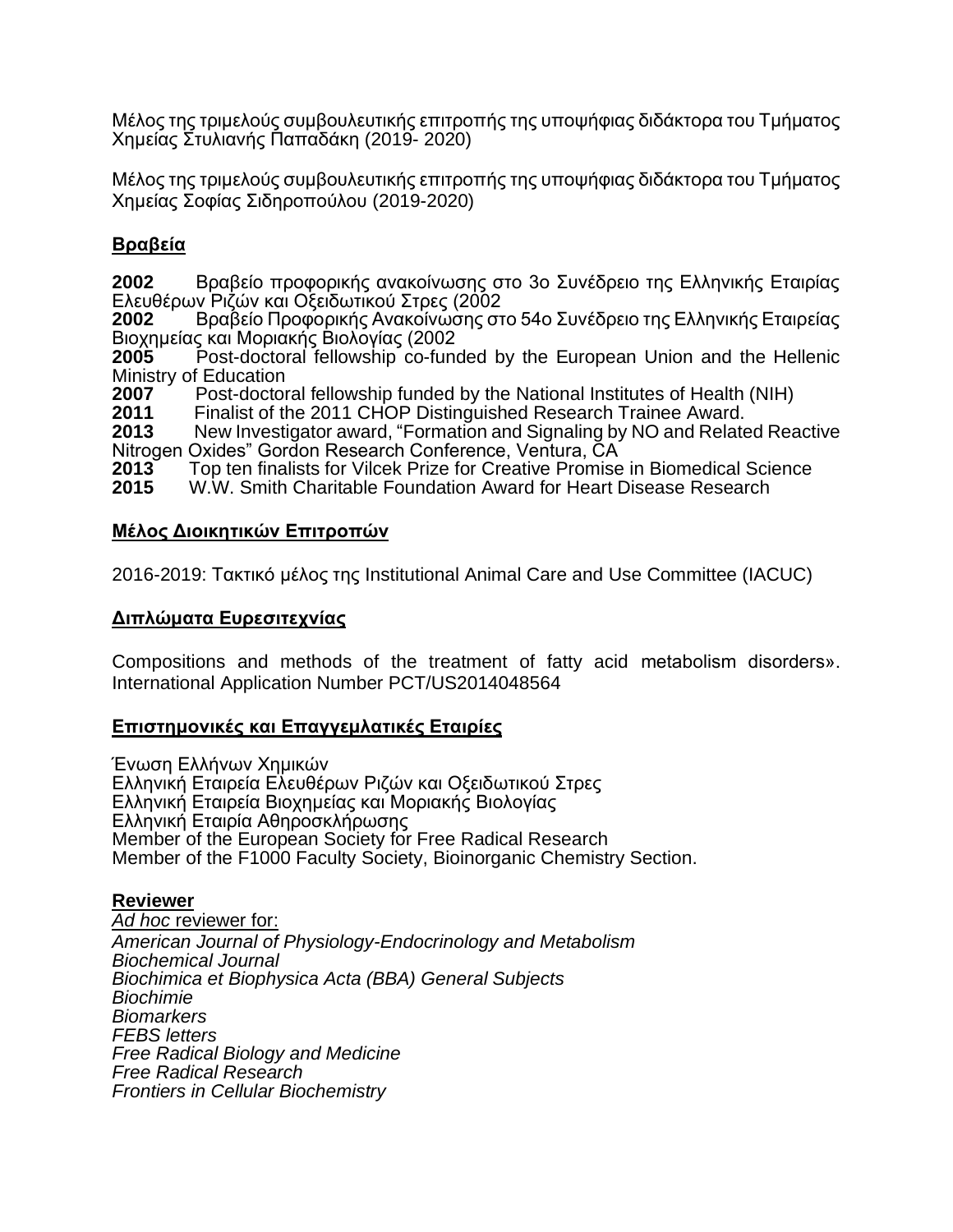*International Journal of Molecular Sciences Journal of Lipids Research Nitric Oxide Nutrients The Journal of Biological Chemistry The Journal of Proteomics PLOS One PLOS Pathogens Proteomics*

#### **Grant Reviewer**

The American Heart Association

The General Secretariat of Research and Technology

Hellenic Foundation for Research and Innovation

#### **Invited speaker in meetings**

Meeting of the Society for Free Radical Research-Europe: Redox Biology and Micronutritients: From signaling to translation and back. Istanbul, Turkey, September 7- 11, 2011

First International Conference on S-nitrosylation in Oncology and Immunology. Dijon, France, February 2-3, 2012

The 4th Beijing International Conference of Neurology 2014, Beijing China, April 12-13, 2014

The International Network for Fatty Acid Oxidation Research and Management (INFORM). Boston, MA, USA May 15-19 2016

Nitric Oxide Gordon Research Conference, Reactive Nitrogen Signaling: Mechanism to Medicine. Ventura Beach, California February 19-24, 2017

Regulation of Fatty Acids Oxidation. Translating Mechanistic insights Into Therapeutics". Malcolm Feist Cardiovascular Diseases seminar series, Center for Cardiovascular Diseases and Sciences (CCDS), LSU Health Sciences Center. Shreveport, Louisiana, December, 2017

The International Network for Fatty Acid Oxidation Research and Management (INFORM). Athens, Greece, September 2-3, 2018.

Meeting of the Society For Free Radical Research (SFRR)-India, "Role and Management of Oxidative Stress in Human Disease", Mumbai, India, February 12-15, 2020

The 11th International Meeting on Nitric Oxide in Chemistry, Biology and Therapeutic Applications. Chicago, IL, USA, May 10-13, 2020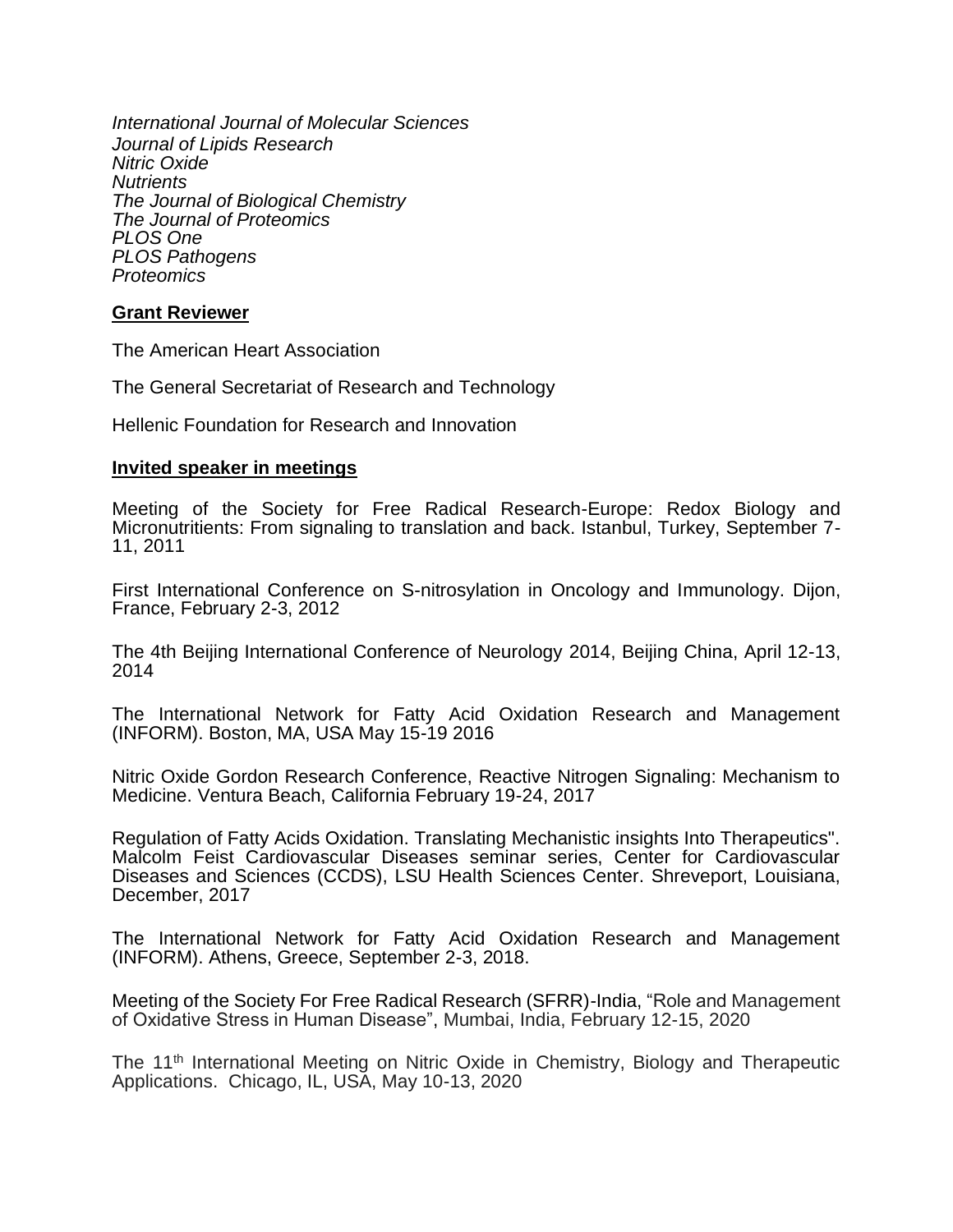## **Publications**

Peer reviewed:

- 1. [Doulias PT,](http://proxy.library.upenn.edu:2079/DaisyOneClickSearch.do?product=WOS&search_mode=DaisyOneClickSearch&db_id=&SID=4D7DfBAGB9JLG@f2I1O&name=Doulias%20PT&ut=000167535300011&pos=1) [Barbouti A,](http://proxy.library.upenn.edu:2079/DaisyOneClickSearch.do?product=WOS&search_mode=DaisyOneClickSearch&db_id=&SID=4D7DfBAGB9JLG@f2I1O&name=Barbouti%20A&ut=000167535300011&pos=2) [Galaris D,](http://proxy.library.upenn.edu:2079/DaisyOneClickSearch.do?product=WOS&search_mode=DaisyOneClickSearch&db_id=&SID=4D7DfBAGB9JLG@f2I1O&name=Galaris%20D&ut=000167535300011&pos=3) [Ischiropoulos H](http://proxy.library.upenn.edu:2079/DaisyOneClickSearch.do?product=WOS&search_mode=DaisyOneClickSearch&db_id=&SID=4D7DfBAGB9JLG@f2I1O&name=Ischiropoulos%20H&ut=000167535300011&pos=4) (2001) SIN-1-induced DNA damage in isolated human peripheral blood lymphocytes as assessed by single cell gel electrophoresis (comet assay). *Free Radic Biol Med* 30: 679-685
- 2. [Tselepis A,](http://proxy.library.upenn.edu:2079/DaisyOneClickSearch.do?product=WOS&search_mode=DaisyOneClickSearch&db_id=&SID=4D7DfBAGB9JLG@f2I1O&name=Tselepis%20A&ut=000169257400003&pos=1) [Doulias PT,](http://proxy.library.upenn.edu:2079/DaisyOneClickSearch.do?product=WOS&search_mode=DaisyOneClickSearch&db_id=&SID=4D7DfBAGB9JLG@f2I1O&name=Doulias%20PT&ut=000169257400003&pos=2) [Lourida E,](http://proxy.library.upenn.edu:2079/DaisyOneClickSearch.do?product=WOS&search_mode=DaisyOneClickSearch&db_id=&SID=4D7DfBAGB9JLG@f2I1O&name=Lourida%20E&ut=000169257400003&pos=3) [Glantzounis G,](http://proxy.library.upenn.edu:2079/DaisyOneClickSearch.do?product=WOS&search_mode=DaisyOneClickSearch&db_id=&SID=4D7DfBAGB9JLG@f2I1O&name=Glantzounis%20G&ut=000169257400003&pos=4) [Tsimoyiannis E,](http://proxy.library.upenn.edu:2079/DaisyOneClickSearch.do?product=WOS&search_mode=DaisyOneClickSearch&db_id=&SID=4D7DfBAGB9JLG@f2I1O&name=Tsimoyiannis%20E&ut=000169257400003&pos=5) [Galaris D](http://proxy.library.upenn.edu:2079/DaisyOneClickSearch.do?product=WOS&search_mode=DaisyOneClickSearch&db_id=&SID=4D7DfBAGB9JLG@f2I1O&name=Galaris%20D&ut=000169257400003&pos=6) (2001). Trimetazidine protects low-density lipoproteins from oxidation and cultured cells exposed to H2O<sup>2</sup> from DNA damage. *Free Radic Biol Med* 30: 1357-136
- 3. [Barbouti A,](http://proxy.library.upenn.edu:2079/DaisyOneClickSearch.do?product=WOS&search_mode=DaisyOneClickSearch&db_id=&SID=4D7DfBAGB9JLG@f2I1O&name=Barbouti%20A&ut=000170883600008&pos=1) [Doulias PT,](http://proxy.library.upenn.edu:2079/DaisyOneClickSearch.do?product=WOS&search_mode=DaisyOneClickSearch&db_id=&SID=4D7DfBAGB9JLG@f2I1O&name=Doulias%20PT&ut=000170883600008&pos=2) [Zhu BZ,](http://proxy.library.upenn.edu:2079/DaisyOneClickSearch.do?product=WOS&search_mode=DaisyOneClickSearch&db_id=&SID=4D7DfBAGB9JLG@f2I1O&name=Zhu%20BZ&ut=000170883600008&pos=3) [Frei B,](http://proxy.library.upenn.edu:2079/DaisyOneClickSearch.do?product=WOS&search_mode=DaisyOneClickSearch&db_id=&SID=4D7DfBAGB9JLG@f2I1O&name=Frei%20B&ut=000170883600008&pos=4) [Galaris D](http://proxy.library.upenn.edu:2079/DaisyOneClickSearch.do?product=WOS&search_mode=DaisyOneClickSearch&db_id=&SID=4D7DfBAGB9JLG@f2I1O&name=Galaris%20D&ut=000170883600008&pos=5) (2001) Intracellular iron, but not copper, plays a critical role in hydrogen peroxide-induced DNA damage. *Free Radic Biol Med* 31: 490-498
- 4. [Barbouti A,](http://proxy.library.upenn.edu:2079/DaisyOneClickSearch.do?product=WOS&search_mode=DaisyOneClickSearch&db_id=&SID=4D7DfBAGB9JLG@f2I1O&name=Barbouti%20A&ut=000177680900015&pos=1) [Doulias PT,](http://proxy.library.upenn.edu:2079/DaisyOneClickSearch.do?product=WOS&search_mode=DaisyOneClickSearch&db_id=&SID=4D7DfBAGB9JLG@f2I1O&name=Doulias%20PT&ut=000177680900015&pos=2) [Nousis L,](http://proxy.library.upenn.edu:2079/DaisyOneClickSearch.do?product=WOS&search_mode=DaisyOneClickSearch&db_id=&SID=4D7DfBAGB9JLG@f2I1O&name=Nousis%20L&ut=000177680900015&pos=3) [Tenopoulou M,](http://proxy.library.upenn.edu:2079/DaisyOneClickSearch.do?product=WOS&search_mode=DaisyOneClickSearch&db_id=&SID=4D7DfBAGB9JLG@f2I1O&name=Tenopoulou%20M&ut=000177680900015&pos=4) [Galaris D](http://proxy.library.upenn.edu:2079/DaisyOneClickSearch.do?product=WOS&search_mode=DaisyOneClickSearch&db_id=&SID=4D7DfBAGB9JLG@f2I1O&name=Galaris%20D&ut=000177680900015&pos=5) (2002) DNA damage and apoptosis in hydrogen peroxide-exposed Jurkat cells: Bolus addition versus continuous generation of H2O2. *Free Radic Biol Med* 33: 691-702
- 5. [Doulias PT,](http://proxy.library.upenn.edu:2079/DaisyOneClickSearch.do?product=WOS&search_mode=DaisyOneClickSearch&db_id=&SID=4D7DfBAGB9JLG@f2I1O&name=Doulias%20PT&ut=000185520900003&pos=1) [Christoforidis S,](http://proxy.library.upenn.edu:2079/DaisyOneClickSearch.do?product=WOS&search_mode=DaisyOneClickSearch&db_id=&SID=4D7DfBAGB9JLG@f2I1O&name=Christoforidis%20S&ut=000185520900003&pos=2) [Brunk UT,](http://proxy.library.upenn.edu:2079/DaisyOneClickSearch.do?product=WOS&search_mode=DaisyOneClickSearch&db_id=&SID=4D7DfBAGB9JLG@f2I1O&name=Brunk%20UT&ut=000185520900003&pos=3) [Galaris D](http://proxy.library.upenn.edu:2079/DaisyOneClickSearch.do?product=WOS&search_mode=DaisyOneClickSearch&db_id=&SID=4D7DfBAGB9JLG@f2I1O&name=Galaris%20D&ut=000185520900003&pos=4) (2003) Endosomal and lysosomal effects of desferrioxamine: Protection of HeLa cells from hydrogen peroxide-induced DNA damage and induction of cell-cycle arrest. *Free Radic Biol Med* 35: 719-728
- 6. [Doulias PT,](http://proxy.library.upenn.edu:2079/DaisyOneClickSearch.do?product=WOS&search_mode=DaisyOneClickSearch&db_id=&SID=4D7DfBAGB9JLG@f2I1O&name=Doulias%20PT&ut=000227953800002&pos=1) [Nousis L,](http://proxy.library.upenn.edu:2079/DaisyOneClickSearch.do?product=WOS&search_mode=DaisyOneClickSearch&db_id=&SID=4D7DfBAGB9JLG@f2I1O&name=Nousis%20L&ut=000227953800002&pos=2) [Zhu BZ,](http://proxy.library.upenn.edu:2079/DaisyOneClickSearch.do?product=WOS&search_mode=DaisyOneClickSearch&db_id=&SID=4D7DfBAGB9JLG@f2I1O&name=Zhu%20BZ&ut=000227953800002&pos=3) [Frei B,](http://proxy.library.upenn.edu:2079/DaisyOneClickSearch.do?product=WOS&search_mode=DaisyOneClickSearch&db_id=&SID=4D7DfBAGB9JLG@f2I1O&name=Frei%20B&ut=000227953800002&pos=4) [Galaris D](http://proxy.library.upenn.edu:2079/DaisyOneClickSearch.do?product=WOS&search_mode=DaisyOneClickSearch&db_id=&SID=4D7DfBAGB9JLG@f2I1O&name=Galaris%20D&ut=000227953800002&pos=5) (2005) Protection by tropolones against H2O2- induced DNA damage and apoptosis in cultured Jurkat cells. *Free Radic Res* 39: 125-135
- 7. [Tenopoulou M,](http://proxy.library.upenn.edu:2079/DaisyOneClickSearch.do?product=WOS&search_mode=DaisyOneClickSearch&db_id=&SID=4D7DfBAGB9JLG@f2I1O&name=Tenopoulou%20M&ut=000229135600016&pos=1) [Doulias PT,](http://proxy.library.upenn.edu:2079/DaisyOneClickSearch.do?product=WOS&search_mode=DaisyOneClickSearch&db_id=&SID=4D7DfBAGB9JLG@f2I1O&name=Doulias%20PT&ut=000229135600016&pos=2) [Barbouti A,](http://proxy.library.upenn.edu:2079/DaisyOneClickSearch.do?product=WOS&search_mode=DaisyOneClickSearch&db_id=&SID=4D7DfBAGB9JLG@f2I1O&name=Barbouti%20A&ut=000229135600016&pos=3) [Brunk U,](http://proxy.library.upenn.edu:2079/DaisyOneClickSearch.do?product=WOS&search_mode=DaisyOneClickSearch&db_id=&SID=4D7DfBAGB9JLG@f2I1O&name=Brunk%20U&ut=000229135600016&pos=4) [Galaris D](http://proxy.library.upenn.edu:2079/DaisyOneClickSearch.do?product=WOS&search_mode=DaisyOneClickSearch&db_id=&SID=4D7DfBAGB9JLG@f2I1O&name=Galaris%20D&ut=000229135600016&pos=5) (2005) Role of compartmentalized redox-active iron in hydrogen peroxide-induced DNA damage and apoptosis. *Biochem J* 387: 703-710
- 8. [Nousis L,](http://proxy.library.upenn.edu:2079/DaisyOneClickSearch.do?product=WOS&search_mode=DaisyOneClickSearch&db_id=&SID=4D7DfBAGB9JLG@f2I1O&name=Nousis%20L&ut=000230614400014&pos=1) [Doulias PT,](http://proxy.library.upenn.edu:2079/DaisyOneClickSearch.do?product=WOS&search_mode=DaisyOneClickSearch&db_id=&SID=4D7DfBAGB9JLG@f2I1O&name=Doulias%20PT&ut=000230614400014&pos=2) [Aligiannis N,](http://proxy.library.upenn.edu:2079/DaisyOneClickSearch.do?product=WOS&search_mode=DaisyOneClickSearch&db_id=&SID=4D7DfBAGB9JLG@f2I1O&name=Aligiannis%20N&ut=000230614400014&pos=3) [Bazios D,](http://proxy.library.upenn.edu:2079/DaisyOneClickSearch.do?product=WOS&search_mode=DaisyOneClickSearch&db_id=&SID=4D7DfBAGB9JLG@f2I1O&name=Bazios%20D&ut=000230614400014&pos=4) [Agalias A,](http://proxy.library.upenn.edu:2079/DaisyOneClickSearch.do?product=WOS&search_mode=DaisyOneClickSearch&db_id=&SID=4D7DfBAGB9JLG@f2I1O&name=Agalias%20A&ut=000230614400014&pos=5) [Galaris D,](http://proxy.library.upenn.edu:2079/DaisyOneClickSearch.do?product=WOS&search_mode=DaisyOneClickSearch&db_id=&SID=4D7DfBAGB9JLG@f2I1O&name=Galaris%20D&ut=000230614400014&pos=6) [Mitakou S](http://proxy.library.upenn.edu:2079/DaisyOneClickSearch.do?product=WOS&search_mode=DaisyOneClickSearch&db_id=&SID=4D7DfBAGB9JLG@f2I1O&name=Mitakou%20S&ut=000230614400014&pos=7) (2005) DNA protecting and genotoxic effects of olive oil related components in cells exposed to hydrogen peroxide. *Free Radic Res* 39: 787-795
- 9. [Doulias PT,](http://proxy.library.upenn.edu:2079/DaisyOneClickSearch.do?product=WOS&search_mode=DaisyOneClickSearch&db_id=&SID=4D7DfBAGB9JLG@f2I1O&name=Doulias%20PT&ut=000244279200015&pos=1) [Kotoglou P,](http://proxy.library.upenn.edu:2079/DaisyOneClickSearch.do?product=WOS&search_mode=DaisyOneClickSearch&db_id=&SID=4D7DfBAGB9JLG@f2I1O&name=Kotoglou%20P&ut=000244279200015&pos=2) [Tenopoulou M,](http://proxy.library.upenn.edu:2079/DaisyOneClickSearch.do?product=WOS&search_mode=DaisyOneClickSearch&db_id=&SID=4D7DfBAGB9JLG@f2I1O&name=Tenopoulou%20M&ut=000244279200015&pos=3) [Keramisanou D,](http://proxy.library.upenn.edu:2079/DaisyOneClickSearch.do?product=WOS&search_mode=DaisyOneClickSearch&db_id=&SID=4D7DfBAGB9JLG@f2I1O&name=Keramisanou%20D&ut=000244279200015&pos=4) [Tzavaras T,](http://proxy.library.upenn.edu:2079/DaisyOneClickSearch.do?product=WOS&search_mode=DaisyOneClickSearch&db_id=&SID=4D7DfBAGB9JLG@f2I1O&name=Tzavaras%20T&ut=000244279200015&pos=5) [Brunk U,](http://proxy.library.upenn.edu:2079/DaisyOneClickSearch.do?product=WOS&search_mode=DaisyOneClickSearch&db_id=&SID=4D7DfBAGB9JLG@f2I1O&name=Brunk%20U&ut=000244279200015&pos=6) [Galaris D,](http://proxy.library.upenn.edu:2079/DaisyOneClickSearch.do?product=WOS&search_mode=DaisyOneClickSearch&db_id=&SID=4D7DfBAGB9JLG@f2I1O&name=Galaris%20D&ut=000244279200015&pos=7) [Angelidis C](http://proxy.library.upenn.edu:2079/DaisyOneClickSearch.do?product=WOS&search_mode=DaisyOneClickSearch&db_id=&SID=4D7DfBAGB9JLG@f2I1O&name=Angelidis%20C&ut=000244279200015&pos=8) (2007) Involvement of heat shock protein-70 in the mechanism of hydrogen peroxide-induced DNA damage: The role of lysosomes and iron. *Free Radic Biol Med* 42: 567-577
- 10. [Tenopoulou M,](http://proxy.library.upenn.edu:2079/DaisyOneClickSearch.do?product=WOS&search_mode=DaisyOneClickSearch&db_id=&SID=4D7DfBAGB9JLG@f2I1O&name=Tenopoulou%20M&ut=000245784800005&pos=1) [Kurz T,](http://proxy.library.upenn.edu:2079/DaisyOneClickSearch.do?product=WOS&search_mode=DaisyOneClickSearch&db_id=&SID=4D7DfBAGB9JLG@f2I1O&name=Kurz%20T&ut=000245784800005&pos=2) [Doulias PT,](http://proxy.library.upenn.edu:2079/DaisyOneClickSearch.do?product=WOS&search_mode=DaisyOneClickSearch&db_id=&SID=4D7DfBAGB9JLG@f2I1O&name=Doulias%20PT&ut=000245784800005&pos=3) [Galaris D,](http://proxy.library.upenn.edu:2079/DaisyOneClickSearch.do?product=WOS&search_mode=DaisyOneClickSearch&db_id=&SID=4D7DfBAGB9JLG@f2I1O&name=Galaris%20D&ut=000245784800005&pos=4) [Brunk UT](http://proxy.library.upenn.edu:2079/DaisyOneClickSearch.do?product=WOS&search_mode=DaisyOneClickSearch&db_id=&SID=4D7DfBAGB9JLG@f2I1O&name=Brunk%20UT&ut=000245784800005&pos=5) (2007) Does the calcein-AM method assay the total cellular 'labile iron pool' or only a fraction of it? *Biochem J* 403: 261-266
- 11. [Doulias PT,](http://proxy.library.upenn.edu:2079/DaisyOneClickSearch.do?product=WOS&search_mode=DaisyOneClickSearch&db_id=&SID=4D7DfBAGB9JLG@f2I1O&name=Doulias%20PT&ut=000255002200008&pos=1) [Vlachou C,](http://proxy.library.upenn.edu:2079/DaisyOneClickSearch.do?product=WOS&search_mode=DaisyOneClickSearch&db_id=&SID=4D7DfBAGB9JLG@f2I1O&name=Vlachou%20C&ut=000255002200008&pos=2) [Boudouri C,](http://proxy.library.upenn.edu:2079/DaisyOneClickSearch.do?product=WOS&search_mode=DaisyOneClickSearch&db_id=&SID=4D7DfBAGB9JLG@f2I1O&name=Boudouri%20C&ut=000255002200008&pos=3) [Kanavaros P,](http://proxy.library.upenn.edu:2079/DaisyOneClickSearch.do?product=WOS&search_mode=DaisyOneClickSearch&db_id=&SID=4D7DfBAGB9JLG@f2I1O&name=Kanavaros%20P&ut=000255002200008&pos=4) [Siamopoulos KC,](http://proxy.library.upenn.edu:2079/DaisyOneClickSearch.do?product=WOS&search_mode=DaisyOneClickSearch&db_id=&SID=4D7DfBAGB9JLG@f2I1O&name=Siamopoulos%20KC&ut=000255002200008&pos=5) Galaris D (2008) Flow cytometric estimation of 'labile iron pool' in human white blood cells reveals a positive association with ageing. *Free Radic Res* 42: 253-259
- 12. Doulias PT, Greene JL, Greco TM, Margarita Tenopoulou, Seeholzer SH, Dunbrack RL, Ischiropoulos H (2010) Structural profiling of endogenous Snitrosocysteine residues reveals unique features that accommodate diverse mechanisms for protein S-nitrosylation. *Proc Natl Acad Sci U S A*. 107: 16958-16963.
- 13. Yang Z, Wang ZE, Doulias PT, Wei W, Ischiropoulos H, Locksley RM, Liu L (2010) Lymphocyte development requires S-nitrosoglutathione reductase. *J Immunol.* 185: 6664-6669
- 14. Lee RJ, Xiong G, Kofonow JM, Chen B, Lysenko A, Jiang P, Abraham V, Doghramji L, Adappa ND, Palmer JN, Kennedy DW, Beauchamp GK, Doulias PT, Ischiropoulos H, Kreindler JL, Reed DR, Cohen NA (2012) [T2R38 taste receptor](http://www.ncbi.nlm.nih.gov/pubmed/23041624)  [polymorphisms underlie susceptibility to upper respiratory infection.](http://www.ncbi.nlm.nih.gov/pubmed/23041624) *J Clin Invest.* 122: 4145-4159
- 15. Thomson L, Tenopoulou M, Lightfoot R, Tsika E, Parastatidis I, Martinez M, Greco TM, **Doulias PT**, Wu Y, Tang WH, Hazen SL, Ischiropoulos H (2012).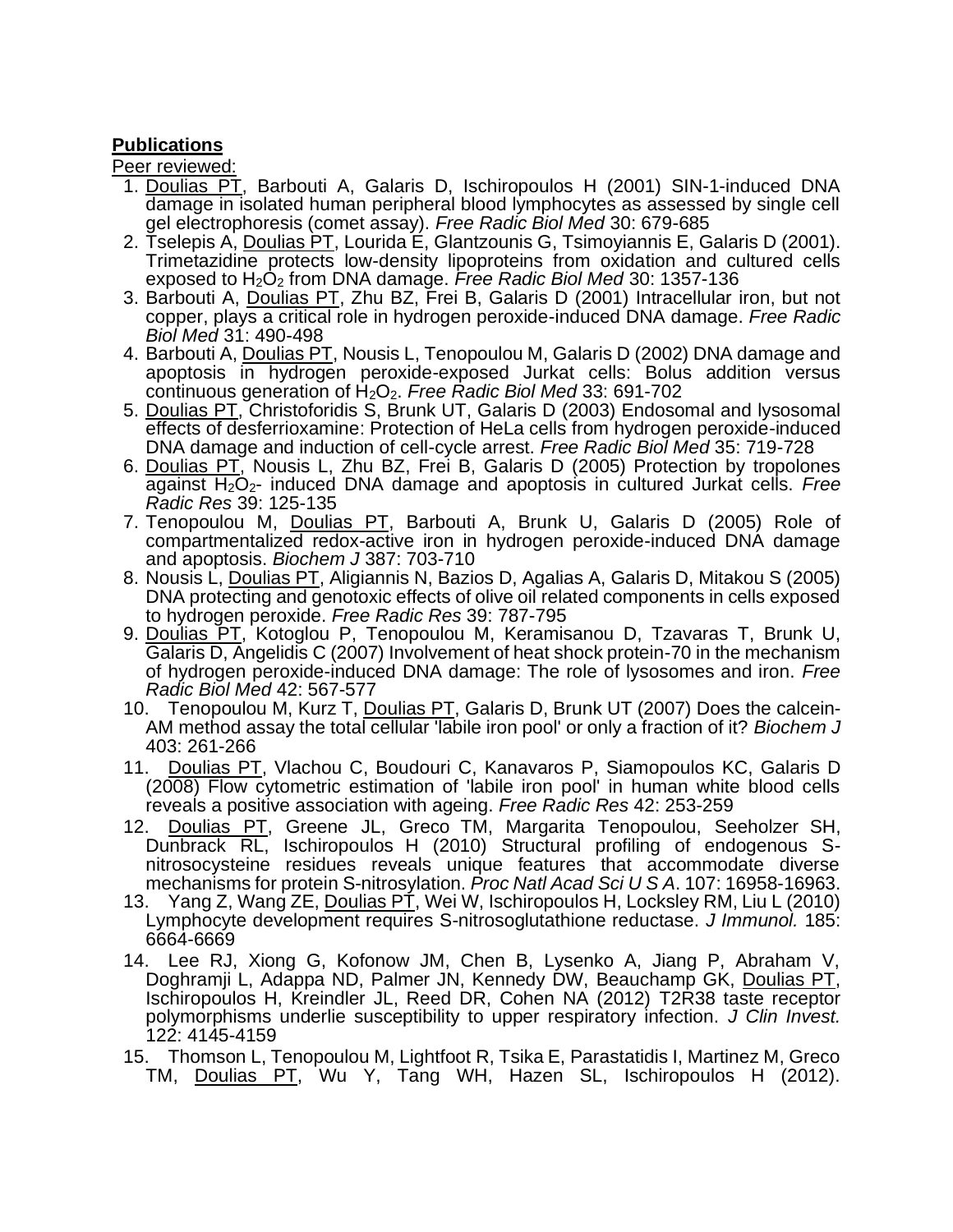[Immunoglobulins against Tyrosine Nitrated Epitopes in Coronary Artery Disease.](http://proxy.library.upenn.edu:2082/pubmed/23081989) *Circulation* 126:2392-2401

- 16. Doulias PT, Tenopoulou M, Greene JL, Raju K, Ischiropoulos H (2013). Nitric oxide regulates mitochondrial fatty acid metabolism through reversible protein Snitrosylation. *Science Sig*., 6:rs 1-7
- 17. Doulias PT, Tenopoulou M, Raju K, Spruce LA, Seeholzer SH, Ischiropoulos H (2013). Site specific identification of endogenous S-nitrosocysteine proteomes. *J Proteomics* 92: 195-203
- 18. Lee YI, Giovinazzo D, Kang HC, Lee Y, Jeong JS, Doulias PT, Xie Z, Hu J, Ghasemi M, Ischiropoulos H, Qian J, Zhu H, Blackshaw S, Dawson VL, Dawson TM. (2013). [Protein microarray characterization of the S-nitrosoproteome.](http://proxy.library.upenn.edu:2082/pubmed/24105792) *Mol Cell Proteomics* 13: 63-72 PMID: 24105792
- 19. Henard CA, Tapscott T, Crawford MA, Husain M, Doulias PT, Porwollik S, Liu L, McClelland M, Ischiropoulos H, Vázquez-Torres A. (2014)[. The 4-cysteine zinc-finger](http://proxy.library.upenn.edu:2066/pubmed/24354846)  [motif of the RNA polymerase regulator DksA serves as a thiol switch for sensing](http://proxy.library.upenn.edu:2066/pubmed/24354846)  oxidative and [nitrosative stress.](http://proxy.library.upenn.edu:2066/pubmed/24354846) *Mol Microbiol*. 91:790-804.
- 20. Jaeckle Santos LJ, Li C, Doulias PT, Ischiropoulos H, Worthen GS, Simmons RA. (2014). [Neutralizing Th2 inflammation in neonatal islets prevents β-cell failure in adult](http://proxy.library.upenn.edu:2066/pubmed/24408314)  [IUGR rats.](http://proxy.library.upenn.edu:2066/pubmed/24408314) *Diabetes* 63: 1672-1684
- 21. Zamani P, Rawat D, Shiva-Kumar P, Geraci S, Bhuva R, Konda P, Doulias PT, Ischiropoulos H, Townsend RR, Margulies KB, Cappola TP, Poole DC, Chirinos JA. (2014). [The Effect of Inorganic Nitrate on Exercise Capacity in Heart Failure with](http://www.ncbi.nlm.nih.gov/pubmed/25533966)  [Preserved Ejection Fraction.](http://www.ncbi.nlm.nih.gov/pubmed/25533966) *Circulation* 131: 371-380
- 22. Tenopoulou M, Chen J, Bastin J, Bennett MJ, Ischiropoulos H, Doulias PT (2015). Strategies for correcting very long chain acyl-CoA dehydrogenase deficiency. *J. Biol. Chem.* 290: 10486-10494
- 23. Raju K, Doulias PT, Evans P, Krizman EN, Jackson JG, Horyn O, Daikhin Y, Nissim I, Yudkoff M, Nissim I, Sharp KA, Robinson MB, Ischiropoulos H. (2015). Regulation of brain glutamate metabolism by nitric oxide and S-nitrosylation. *Science Sig*., 8:ra68 PMID: 26152695
- 24. Irie T, Sips PY, Kai S, Kida K, Ikeda K, Hirai S, Moazzami K, Jiramongkolchai P, Bloch DB, Doulias PT, Armoundas AA, Kaneki M, Ischiropoulos H, Kranias E, Bloch KD, Stamler J, Ichinose F. (2015). S-Nitrosylation of Calcium-Handling Proteins in Cardiac Adrenergic Signaling and Hypertrophy. *Circ Res.* 117: 793-803
- 25. Zamani P, French B, Brandimarto JA, Doulias PT, Javaheri A, Chirinos JA, Margulies KB, Townsend RR, Sweitzer NK, Fang JC, Ischiropoulos H, Cappola TP. (2016). [Effect of Heart Failure With Preserved Ejection Fraction on Nitric Oxide Metabolites.](https://proxy.library.upenn.edu:2063/pubmed/27742422) *Am J Cardiol.* 118: 1855-1860
- 26. Chirinos JA, Akers SR, Trieu L, Ischiropoulos H, Doulias PT, Tariq A, Vassim I, Koppula MR, Syed AA, Soto-Calderon H, Townsend RR, Cappola TP, Margulies KB, Zamani P. (2016). [Heart Failure, Left Ventricular Remodeling, and Circulating Nitric](https://proxy.library.upenn.edu:2063/pubmed/27742619)  [Oxide Metabolites.](https://proxy.library.upenn.edu:2063/pubmed/27742619) *J Am Heart Assoc.* 5: e004133
- 27. Zamani P, Tan VX, Soto-Calderon H, Beraun M, Brandimarto J, Trieu L, Varakantam S, Doulias PT, Townsend RR, Chittams J, Margulies KB, Cappola TP, Poole DC, Ischiropoulos H, Chirinos JA. (2016). Pharmacokinetics and [Pharmacodynamics of Inorganic Nitrate in Heart Failure With Preserved Ejection](https://proxy.library.upenn.edu:2063/pubmed/27927683)  [Fraction.](https://proxy.library.upenn.edu:2063/pubmed/27927683) *Circ Res.* [Epub ahead of print]
- 28. Chen F, WangY, RafikovR, Haigh S, Zhi WB, Kumar S, Doulias PT, Rafikova O, Pillich H, Chakraborty T, Lucas R, Verin AV, Catravas JD, She JX, Black SM, Fulton D Jr (2017). RhoA S-nitrosylation as a regulatory mechanism influencing endothelial barrier function in response to G+-bacterial toxins. *Biochem Pharmacol.* 127: 34-45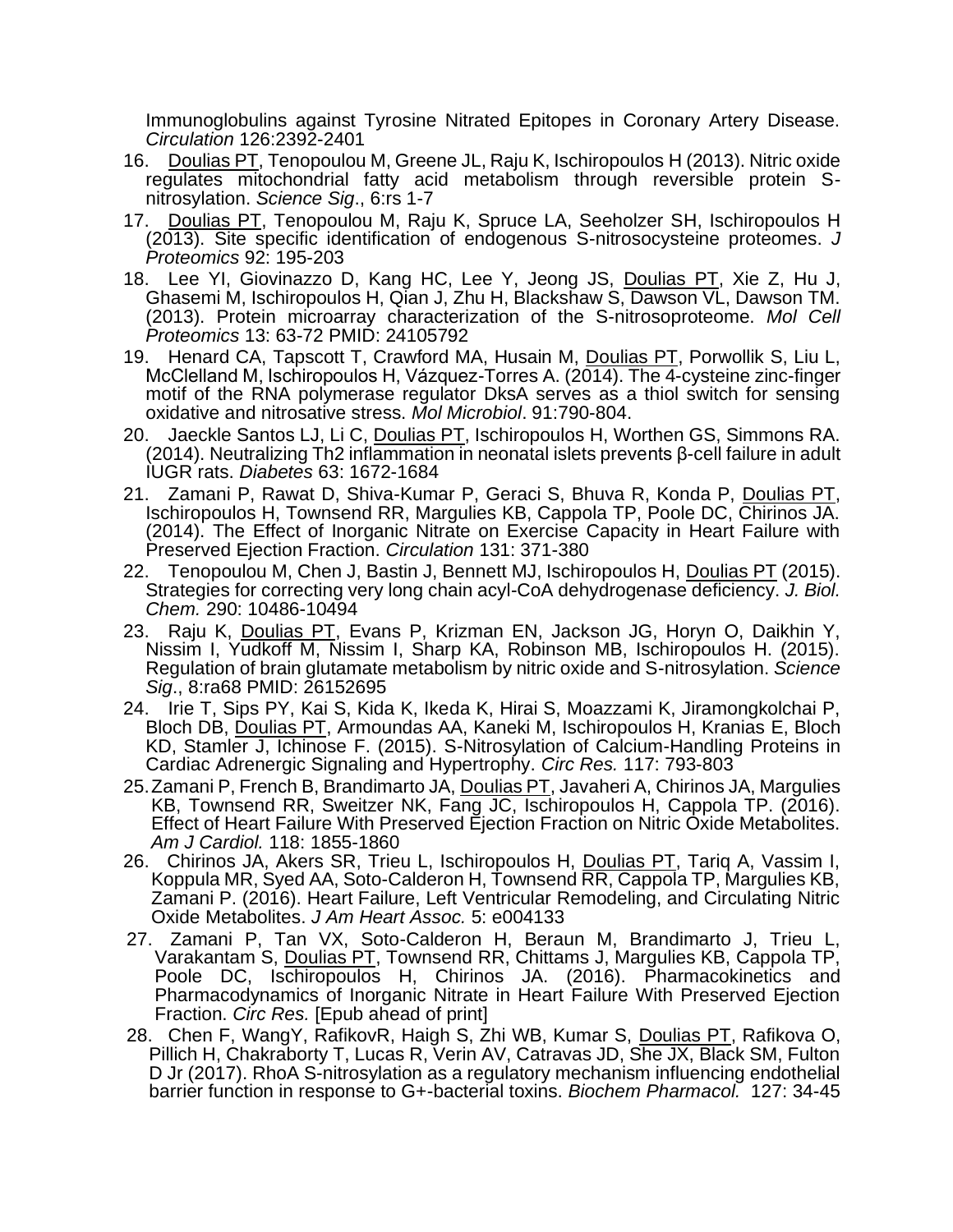- 29. Lin W,Vann DR, Doulias PT, Wang T, Landesberg G, Li X, Ricciotti E, Scalia R, He M, Hand NJ, Daniel J. Rader DJ (2017). Hepatic *SLC39A8*/ZIP8 regulates wholebody manganese homeostasis and the activity of Mn-dependent enzymes. *J Clin Invest.* 127: 2407-2417
- 30. Urbano R., Karlinsey J.E., Stephen J. Libby S.J., Doulias PT, Harry Ischiropoulos H., Helen I. Warheit-Niemi H.I., Liggitt D.H., Alexander R. Horswill A.R., Ferric C. Fang F.C. (2018). Host Nitric Oxide Disrupts Microbial Cell-to-Cell Communication to Inhibit Staphylococcal Virulence. *Cell Host and Microbe* 23:594-606
- 31. Guan D, Xiong Y, Borck PC, Jang C, Doulias PT, Papazyan R, Fang B, Jiang C, Zhang Y, Briggs ER, Hu W, Steger D, Ischiropoulos H, Rabinowitz JD, Lazar MA (2018). Diet-Induced Circadian Enhancer Remodeling Synchronizes Opposing Hepatic Lipid Metabolic Processes. *Cell* 174: 831-842
- 32. Frawley ER, Karlinsey JE, Singhal A, Libby SJ, Doulias PT, Ischiropoulos H, Fang FC (2018). Nitric Oxide Disrupts Zinc Homeostasis in Salmonella enterica Serovar Typhimurium. *MBio.* 9: pii: e01040-18.
- 33. Doulias PT, Tenopoulou M, Nakamoto K, Berrios K, Zura G, Li C, Faust M, Yakovishina V, Evans P, Tan L, Bennett MJ, Snyder NW, Quinn WJ 3rd, Baur JA, Atochin DN, Huang PL, Ischiropoulos H (2018). Oral nitrite restores age-dependent phenotypes in eNOS-null mice. *JCI Insight*. 3. pii: 122156
- 34. Doulias PT, Gould NS (2018). Analysis of Cysteine Post Translational Modifications Using Organic Mercury Resin. *Curr Protoc Protein Sci.* 94:e69
- 35. Elshenawy S, Pinney SE, Stuart T, Doulias PT, Zura G, Parry S, Elovitz MA, Bennett MJ, Bansal A, Strauss JF III, Ischiropoulos H, Simmons RA (2020). The Metabolomic Signature of the Placenta in Spontaneous Preterm Birth. *Int J Mol Sci.* 21:1043
- 36. Vartika Mishra V, Diane B. Re DB, Le Verche V, Alvarez MJ, Alessandro Vasciaveo A, Jacquier A, *Doulias PT*, Greco TM, Nizzardo M, Papadimitriou D, Nagata T, Rinchetti P, Perez-Torres E, Politi K, Ikiz B, Clare K, Than ME, Corti S, Ischiropoulos H, Lotti F, Califano A, Przedborski S (2020). Systematic elucidation of neuron-astrocyte interaction in ALS using multi-modal integrated bioinformatics. *Nat. Commun*. 11: 5579-5598
- 37. Umanah GKE, Ghasemi M, Yin X, Chang M, Kim JW, Zhang J, Ma E, Scarffe LA, Lee YI, Chen R, Tangella K, McNamara A, Abalde-Atristain L, Dar MA, Bennett S, Cortes M, Andrabi SA, Doulias PT, Ischiropoulos H, Dawson TM, Dawson VL. (2020). AMPA Receptor Surface Expression Is Regulated by S-Nitrosylation of Thorase and Transnitrosylation of NSF. *Cell Rep*. 33:108329
- 38. Ramick MG, Kirkman DL, Stock JM, Muth BJ, Farquhar WB, Chirinos JA, Doulias PT, Ischiropoulos H, Edwards DG. (2021). Nitric Oxide - Biology and Chemistry 106:  $\overline{17}$ -23

Peer reviewed reviews:

- 1. Raju K, Doulias PT, Tenopoulou M, Greene JL, Ischiropoulos H (2012) Strategies and Tools to Explore Protein S-Nitrosylation *BBA-General Subjects* 1820: 684-688
- 2. Doulias PT; Raju K; Greene JL; Tenopoulou M; Ischiropoulos H (2012). Mass spectrometry-based identification of S-nitrosocysteine in vivo using organic mercury assisted enrichment. *Methods* 62: 165-170.
- 3. Gould N, Doulias PT, Tenopoulou M, Raju K, Ischiropoulos H (2013). Regulation of protein function and signaling by reversible cysteine S-nitrosylation. *Journal of Biological Chemistry minireview series on "Redox Sensing and Signaling"* 288: 26473-26479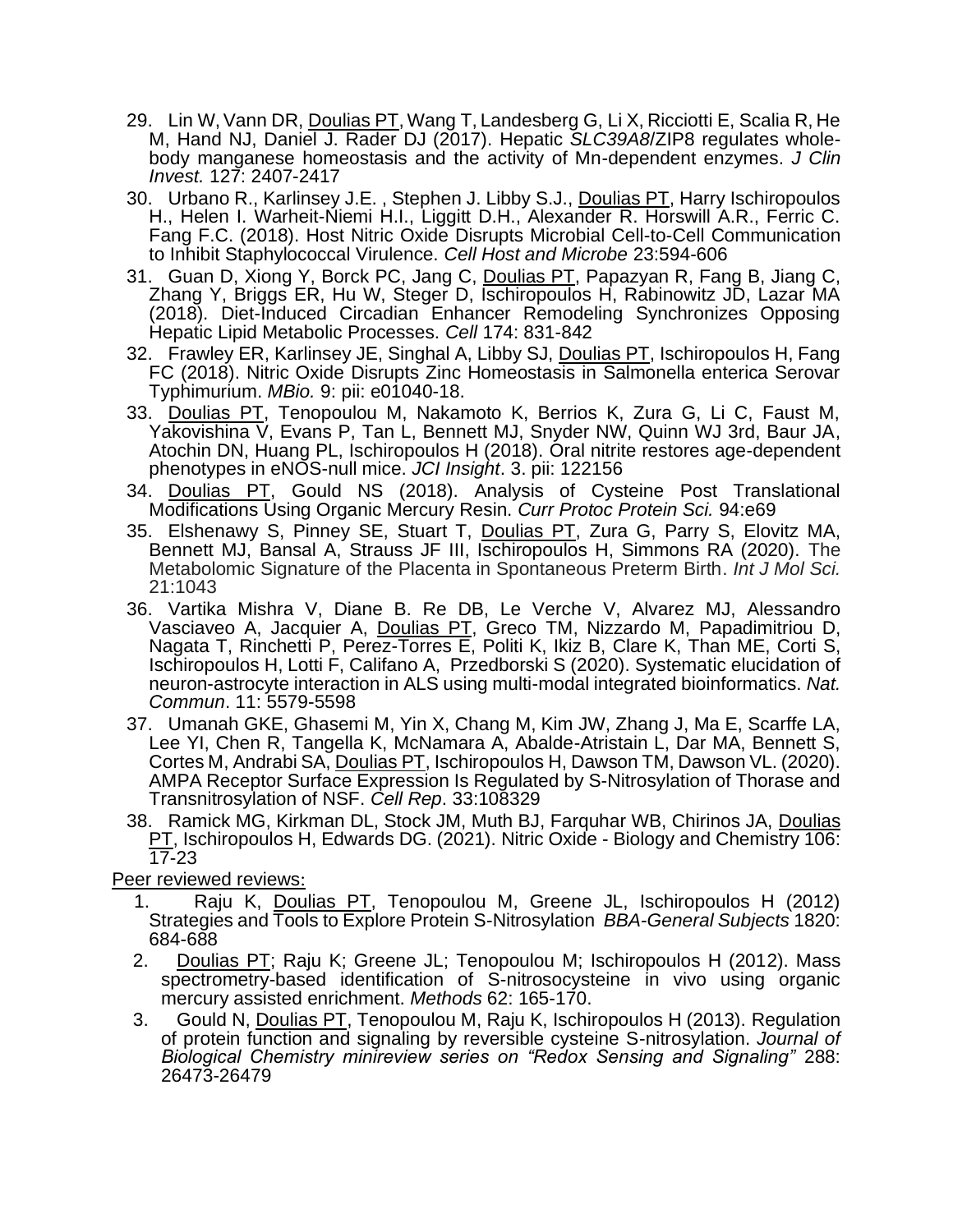4. Tenopoulou M, Doulias PT (2020). Nitric oxide in the regulation of metabolism *F1000Research Volume 9, Article number 1190*

## **Book Chapters**

1. P.-T. Doulias, M. Tenopoulou, D. Galaris and S. Christoforidis The Role of Lysosomal Iron in  $H_2O_2$ -induced DNA Damage (2003), p 61-66. Meeting of the Society for Free Radical Research - European Section "Free Radicals and Oxidative Stress: Chemistry, Biochemistry and Pathophysiological Implications", edited by D. Galaris and published by Monduzzi Editore International Proceedings Division

2. M. Tenopoulou, P.-T. Doulias and D. Galaris (2008) Molecular mechanisms of H<sub>2</sub>O<sub>2</sub>-induced DNA damage. The action of desferioxamine. Chapter 16 in "Chemistry and molecular aspects of drug design and action", edited by E. A. Rekka, P. N. Kourounakis and published by CRC Press, Taylor & Francis Group

### **Abstracts and posters in meetings**

1. Galaris D., Barbouti A., Doulias PT, and Panagiotidis M. Hydrogen peroxide- and peroxinitrite-induced DNA damage in mammalian cells as measured by the comet assay. In, SFRR-Europe Summer Meeting: Antioxidants, Adaptation, Aging. Dresden, Germany July 2-5, 1999 p.68.

2. Galaris D., Barbouti A., and Doulias PT Oxidative stess-indused DNA damage as assessed by Single Cell Gel Electrophoresis (comet assay). In, Free Radicals, Nitric Oxide and Antioxidants in Health and Disease, Antalya, Turkey, September 18-24, 1999 p.16.

3. Galaris D., Barbouti A., and Doulias PT Hydrogen peroxide- and peroxinitriteinduced DNA damage in mammalian cells as assessed by comet assay. In, European Conference on Biomedical Research and Peace. Signal Transduction in mammalian Cells: Basic Concepts and Clinical Significance, Paralimni, Cyprus, October 17-21, 1999 p. 7

4. Koufaki M. , Calogeropoulou T. , Detsi A. , Roditis A. , Kourounakis A , Tsiakitzis K , Kourounakis P. , Doulias PT, Galaris D. Synthesis and biological evaluation of novel antioxidants. In, Meeting of the Society for Free Radical Research-Europe, Liverpool, July, 19-22 , 2000 p.75

5. Zhu B.-Z., Barbouti A., Doulias PT, Frei B., Galaris D. Intracellular iron but not copper, plays a critical role in hydrogen peroxide-induced DNA damage. Oxygen Club of California 2001, World Congress, Santa Barbara, California, March 7-10, 2001

6. Galaris D., Doulias PT, and Barbouti A. On the molecular mechanism(s) of DNA damage and apoptosis in cultured cells exposed to hydrogen peroxide. In, Second International Meeting on Free Radicals in Health and Disease. The role of oxidants and antioxidants in the regulation of chronic diseases. Istanbul, May 8-12, 2002 L-3.

7. Doulias PT, Christoforidis S., Galaris D. Intracellular iron and its role in  $H_2O_2$ induced DNA damage and apoptosis. In, 54th Meeeting of Hellenic Society of Biochemistry and Molecular Biology. Ioannina, Greece, October 25-27, 2002, p 70-74.

8. Zhu B.-Z., Doulias PT, Nousis L., Frei B., Galaris D. Protection by tropolones against  $H_2O_2$ -induced DNA damage and apoptosis in cultured Jurkat cells. In, 9<sup>th</sup> Annual Meeting of the Oxygen Society, November 20-24 2002, San Antonio, USA.

9. Tenopoulou M., Doulias PT and Galaris D. Molecular mechanisms of  $H_2O_{2}$ induced DNA damage: the action of desferrioxamine. In,  $9<sup>th</sup>$  Conference in Advanced Medical Chemistry "Pharmacochemistry in the 21<sup>st</sup> century". April 18-20, 2003. Thessaloniki, Greece.

10. Christoforidis S., Doulias P.T., Tenopoulou M. and Galaris D. Molecular mechanisms of  $H_2O_2$ -induced DNA damage: The action of desferrioxamine. In, Meeting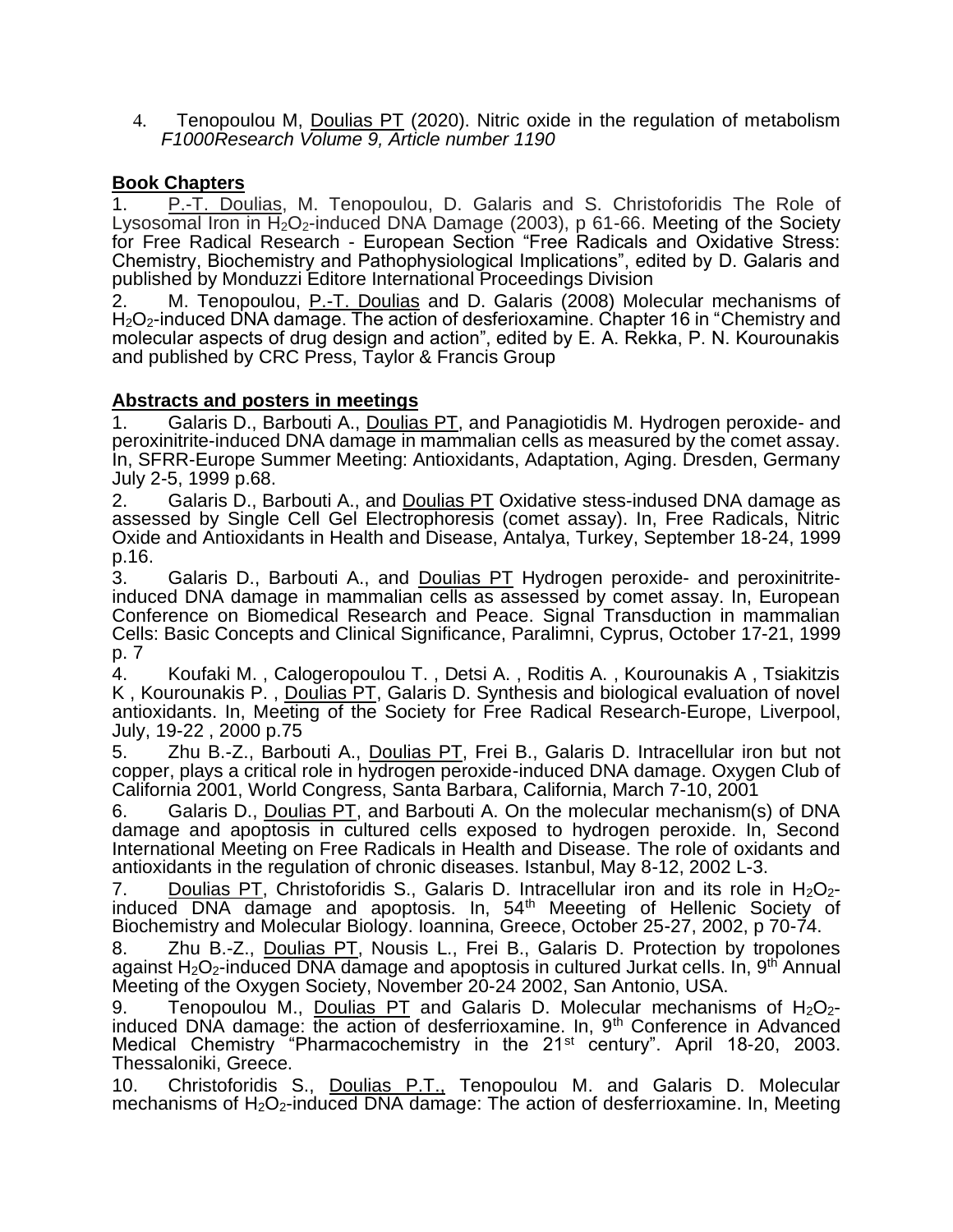of the Society for Free Radical Research-Europe, Ioannina, Greece, June, 26-29, 2003 p 32.

11. Melidou M., Doulias PT, Nousis L., Riganakos K. and Galaris D. Protective effects of flavonoids in H2O2-exposed cells: a structure activity relationship. In, Meeting of the Society for Free Radical Research-Europe, Ioannina, Greece, June, 26-29, 2003 p 55.

12. Nousis L., Doulias PT, Zhu B.-Z., Frei B. and D. Galaris. Protection by tropolones against H2O2-induced DNA damage and apoptosis in cultured Jurkat cells. In, Meeting of the Society for Free Radical Research-Europe, Ioannina, Greece, June, 26-29, 2003, p 56.

13. Tenopoulou M., Doulias PT and Galaris D. The role of intracellular iron compartmentalization in  $H_2O_2$ -induced DNA damage. In, 55<sup>th</sup> Meeting of Hellenic Society of Biochemistry and Molecular Biology. Athens, Greece, November 13-15, 2003, p 670- 674.

14. [Nousis L,](http://proxy.library.upenn.edu:2079/DaisyOneClickSearch.do?product=WOS&search_mode=DaisyOneClickSearch&db_id=&SID=3AC5j7e8lABdinDcfDj&name=Nousis%20L&ut=000221583100101&pos=1) [Doulias PT,](http://proxy.library.upenn.edu:2079/DaisyOneClickSearch.do?product=WOS&search_mode=DaisyOneClickSearch&db_id=&SID=3AC5j7e8lABdinDcfDj&name=Doulias%20PT&ut=000221583100101&pos=2) [Aligiannis N,](http://proxy.library.upenn.edu:2079/DaisyOneClickSearch.do?product=WOS&search_mode=DaisyOneClickSearch&db_id=&SID=3AC5j7e8lABdinDcfDj&name=Aligiannis%20N&ut=000221583100101&pos=3) [Bazios D,](http://proxy.library.upenn.edu:2079/DaisyOneClickSearch.do?product=WOS&search_mode=DaisyOneClickSearch&db_id=&SID=3AC5j7e8lABdinDcfDj&name=Bazios%20D&ut=000221583100101&pos=4) [Agalias A,](http://proxy.library.upenn.edu:2079/DaisyOneClickSearch.do?product=WOS&search_mode=DaisyOneClickSearch&db_id=&SID=3AC5j7e8lABdinDcfDj&name=Agalias%20A&ut=000221583100101&pos=5) [Mitakou S,](http://proxy.library.upenn.edu:2079/DaisyOneClickSearch.do?product=WOS&search_mode=DaisyOneClickSearch&db_id=&SID=3AC5j7e8lABdinDcfDj&name=Mitakou%20S&ut=000221583100101&pos=6) [Galaris D](http://proxy.library.upenn.edu:2079/DaisyOneClickSearch.do?product=WOS&search_mode=DaisyOneClickSearch&db_id=&SID=3AC5j7e8lABdinDcfDj&name=Galaris%20D&ut=000221583100101&pos=7) (2004) DNA protecting effects of olive oil related components in cells exposed to low levels of oxidative stress. 45th International Conference on the Bioscience of Lipids, Ioannina, Greece

15. [Zhu BZ,](http://proxy.library.upenn.edu:2079/DaisyOneClickSearch.do?product=WOS&search_mode=DaisyOneClickSearch&db_id=&SID=3AC5j7e8lABdinDcfDj&name=Zhu%20BZ&ut=000225458900125&pos=1) [Melidou M,](http://proxy.library.upenn.edu:2079/DaisyOneClickSearch.do?product=WOS&search_mode=DaisyOneClickSearch&db_id=&SID=3AC5j7e8lABdinDcfDj&name=Melidou%20M&ut=000225458900125&pos=2) [Doulias PT,](http://proxy.library.upenn.edu:2079/DaisyOneClickSearch.do?product=WOS&search_mode=DaisyOneClickSearch&db_id=&SID=3AC5j7e8lABdinDcfDj&name=Doulias%20PT&ut=000225458900125&pos=3) [Wei H,](http://proxy.library.upenn.edu:2079/DaisyOneClickSearch.do?product=WOS&search_mode=DaisyOneClickSearch&db_id=&SID=3AC5j7e8lABdinDcfDj&name=Wei%20H&ut=000225458900125&pos=4) [Tenopoulou M,](http://proxy.library.upenn.edu:2079/DaisyOneClickSearch.do?product=WOS&search_mode=DaisyOneClickSearch&db_id=&SID=3AC5j7e8lABdinDcfDj&name=Tenopoulou%20M&ut=000225458900125&pos=5) [Frei B,](http://proxy.library.upenn.edu:2079/DaisyOneClickSearch.do?product=WOS&search_mode=DaisyOneClickSearch&db_id=&SID=3AC5j7e8lABdinDcfDj&name=Frei%20B&ut=000225458900125&pos=6) [Galaris D](http://proxy.library.upenn.edu:2079/DaisyOneClickSearch.do?product=WOS&search_mode=DaisyOneClickSearch&db_id=&SID=3AC5j7e8lABdinDcfDj&name=Galaris%20D&ut=000225458900125&pos=7) (2004) Flavonoids protect against hydrogen peroxide-induced cellular DNA damage: The role of iron chelation. Society for Free Radical Biology and Medicine, St. Thomas, Virgin Islands, USA

16. Doulias PT, Tenopoulou M. and Galaris D. The role of iron on the molecular mechanisms of  $H_2O_2$ -induced DNA damage. In, International Free Radical Summer School: Biomarkers of oxidative stress and responses. September 30-October 6 2006, Spetses Island, Greece

17. Doulias PT, Tenopoulou M, Greene JL, Raju K, Ischiropoulos H. Nitric oxide regulates mitochondrial fatty acid metabolism through reversible protein S-nitrosylation. In, Gordon-Kenan Research Seminar: Probing the Thiol proteome. July 28-29 2012, Bates College Lewiston, ME

18. Doulias PT, Tenopoulou M, Greene JL, Raju K, Ischiropoulos H. Nitric oxide regulates mitochondrial fatty acid metabolism through reversible protein S-nitrosylation. In, "Thiol-Based Redox Regulation & Signaling" Gordon Research Conference. July 29<sup>th</sup> August 3rd, 2012, Bates College Lewiston, ME

19. Doulias PT, Tenopoulou M, Raju K, Ischiropoulos H. Site specific identification of endogenous S-nitrosoproteomes. In, "Formation and Signaling by NO and Related Reactive Nitrogen Oxides" Gordon Research Conference February 17-22, 2013, Ventura, CA. This study was awarded as one of the top 10 poster presentations.

20. Tenopoulou M, Doulias PT, Ischiropoulos H. Nitric oxide regulates mitochondrial fatty acid metabolism through reversible protein S-nitrosylation. In, "Formation and Signaling by NO and Related Reactive Nitrogen Oxides" Gordon Research Conference February 17-22, 2013, Ventura, CA. This study was awarded as one of the top 10 poster presentations.

21. Massa M, Doulias PT, Ischiropoulos H, Gow A. Identification And Evaluation Of Differentially Modified S-Nitrosocystine Residues In Nitric Oxide Synthetase-2 And S-Nitrosoglutathione Reductase Knock-Out Mice-A Proteomics-Based Approach. ANIMAL MODELS OF ASTHMA, A2699-A2699, American Thoracic Society, May, 2013, Philadelphia, PA

22. Tenopoulou M, Ischiropoulos H, Doulias PT. Novel therapeutic strategies towards the improvement of VLCAD deficiency. In, "Nitric Oxide Signaling and Therapeutics" Gordon Research Conference February 15-20, 2015, Ventura, CA.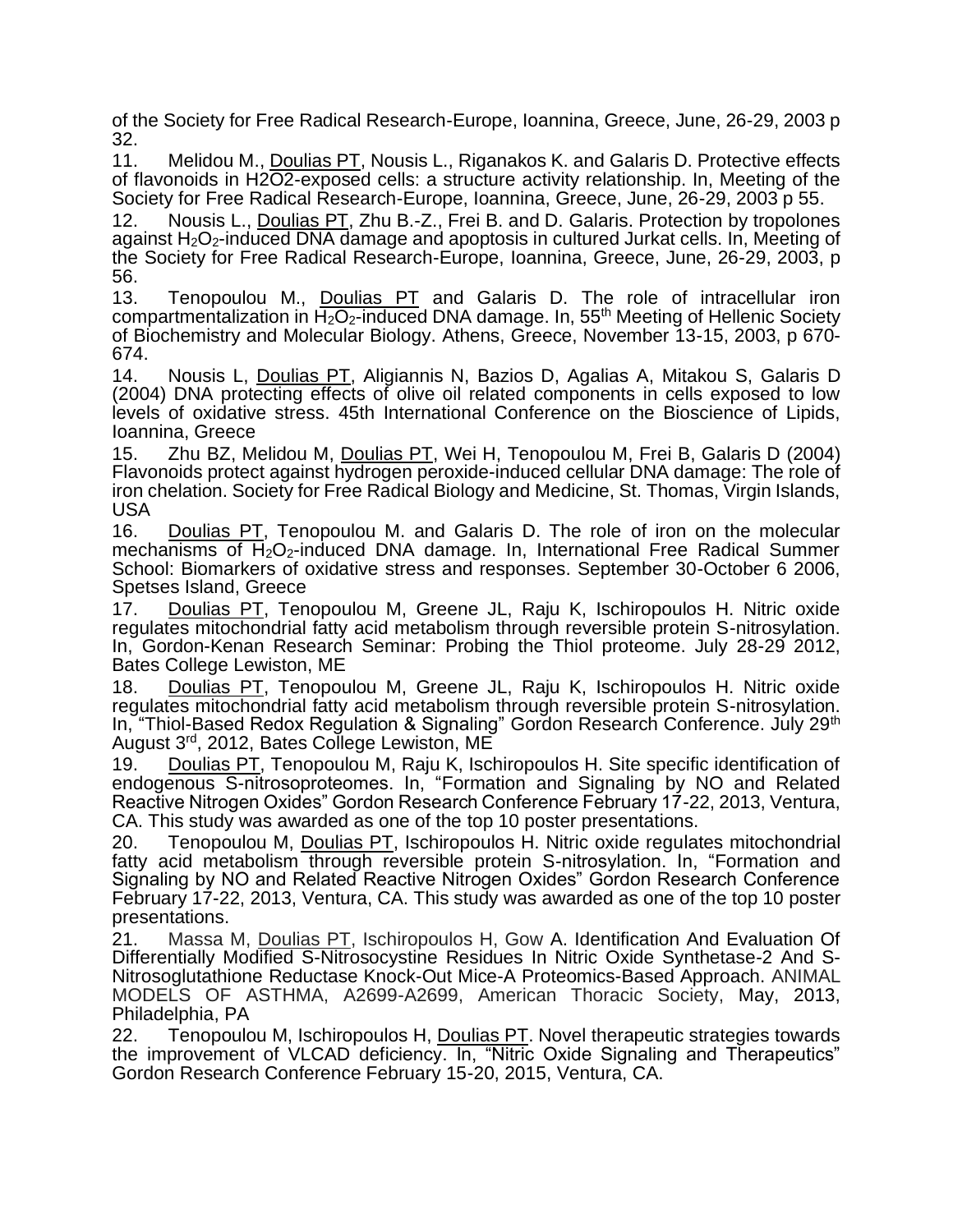23. Trieu L, Zamani P, Doulias PT, Rawat D, Shiva Kumar P, Bhuva R, Vadde N, Dunde A, Soto-Calderon H, Tariq A, Javaheri A, Haines P, Ischiropoulos H, Akers S, Chirinos Medina J. Plasma Levels of Nitric Oxide Metabolites are lower in HFpEF subjects compared to HFrEF and hypertensives. American College of Cardiology, March 2015, San Diego, CA

24. Trieu L, Zamani P, Tran V, Soto-Calderon H, Beraun M, Brandimarto JA, Varakantam S, Paschalis-Thomas Doulias PT, Townsend RR, Chittams J, Margulies KB, Cappola TP, Poole DC, Ischiropoulos H, Chirinos JA. Inorganic Nitrate Does Not Worsen Physical Activity. Journal of Cardiac Failure 22(8): S67. Proceedings of the 20<sup>th</sup> Annual Scientific Meeting of The Heart Failure Society of America (HSFA), September 2016, Gaylord Palms, FL

25. Doulias PT, Tenopoulou M, Zura G, Nakamoto K, Faust M, Li L, Ischiropoulos H: Bioactive nitric oxide for metabolic syndrome. Cell Symposia: Metabolic Disease Therapies, Oct 2017, San Diego, CA.

26. Oh CK, Dolatabadi N, Soldner F, Jaenisch R, McClatchy DB, Diedrich JK, Yates JR 3rd, Ambasudhan R, Doulias PT, Ishiropoulos H, T Nakamura T, Lipton SA. S-Nitrosylation of PINK1 (PINK-SNO) attenuates PINK1/Parkin-dependent mitophagy in hiPSC-derived neuron models of Parkinson's Disease (PD): Toward assessment of the S-nitrosproteome in human PD in an unbiased manner by mass spectrometry. In 10th International Conference on the Biology, Chemistry and Therapeutic Applications of Nitric Oxide, September 2018, Oxford, UK

27. Doulias PT, Tenopoulou M, Nakamoto K, Berrios K, Zura G, Li C, Faust M, Yakovishina V, Evans P, Tan L, Bennett MJ, Snyder NW, Quinn WJ 3rd, Baur JA, Atochin DN, Huang PL, Ischiropoulos H. Restoration of age-dependent phenotypes by nitrite reveals a regulatory role for endothelial nitric oxide synthase/nitric oxide signaling in metabolic syndrome. In 10th International Conference on the Biology, Chemistry and Therapeutic Applications of Nitric Oxide, September 2018, Oxford, UK

### **Research Support** (Active)

Υπουργείο Ανάπτυξης και Επενδύσεων. Τίτλος Έργου «Ανάπτυξη νέων υποδομών που οικοδομούν «ικανότητα» στη βιοϊατρική έρευνα (BIOMED-20)» Υποέργο «Ρύθμιση της βοξείδωσης στα καρδιομυογένεση και στη νευρογένεση μέσω μεταμεταφραστικών τροποποιήσεων».

## **Research Support** (Completed)

- 1. W.W. Smith Charitable Trust Medical Award for Heart Disease Research. The goal of this project is to test novel therapeutics towards very long chain acyl-CoA dehydrogenase deficiency
- 2. Sanofi Innovation Award. Co-Investigator. The goal of this project is to develop therapeutics towards inherited mitochondrial fatty acid oxidation disorders.

# **Ερευνητικά Ενδιαφέροντα**

Τα ερευνητικά ενδιαφέροντα μου περιλαμβάνουν θέματα Βασικής και Κλινικής Έρευνας εστιάζοντας στις ακόλουθες θεματικές ενότητες.

### Βασική Έρευνα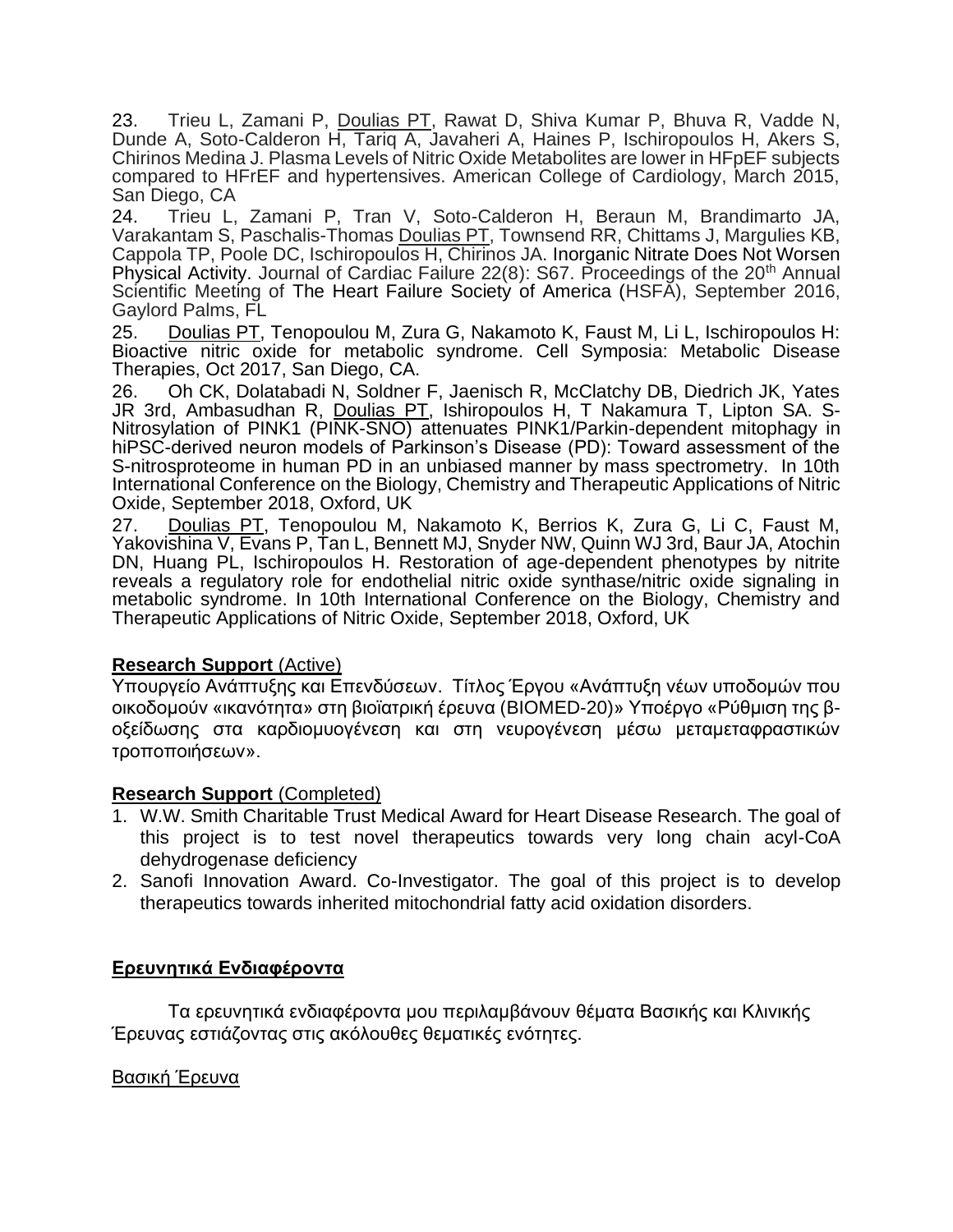Στη διερεύνηση των μορικών μηχανισμών ρύθμισης του βιοχημικού μονοπατιού της μιτοχονδριακής οξείδωσης των λιπαρών οξεών (β-οξείδωση). Το μονοπάτι αυτό αποτελεί την κύρια οδό του καταβολισμού των λιπαρών οξέων στα κύτταρα των θηλαστικών. Η β-οξείδωση χρησιμοποιεί λιπαρά οξέα μακράς, μέσης και βραχείας αλυσίδας ως υπόστρωμα για την παραγωγή ακέτυλο συνενζύμου Α (acetyl-CoA) και αναγωγικών ισοδυνάμων τα οποία αποτελούν την κινητήρια δύναμη της αναπνευστικής αλυσίδας.

Ο καρδιακός μυς κάτω από φυσιολογικές συνθήκες αντλεί περίπου το 70% των μορίων ATP που απαιτούνται για την συσταλτική δραστηριότητα, την ιονική ρύθμιση και άλλες σημαντικές λειτουργίες από την β-οξείδωση λιπαρών οξέων μακράς αλυσίδας. Επίσης, η παραγωγή ενέργειας στους σκελετικούς μύες κατά τη διάρκεια της άσκησης εξασφαλίζεται από τον καταβολισμό των λιπαρών οξέων. Τέλος, η απόκριση του οργανισμού στο μεταβολικό στρες που προκαλεί η σύντομη νηστεία (fasting) οδηγεί στην αύξηση του ρυθμού της β-οξείδωσης στο ήπαρ. Στις συνθήκες αυτές, το ακέτυλο συνένζυμο-Α που παράγεται στο ήπαρ χρησιμοποιείται α. στον κύκλο του Krebs για την κάλυψη των μεταβολικών αναγκών του ήπατος, β. στην αναγένησητου γλυκογόνου και γ. μετατρέπεται ενζυμικά σε κετονικά σώματα. Τα κετονικά σώματα εκκρίνονται στην κυκλοφορία και χρησιμοποιούνται για την παραγωγή ATP στον εγκέφαλο και τους νεφρούς δύο όργανα που δεν έχουν την ικανότητα παραγωγής ATP μέσω της βοξείδωσης. Κατά συνέπεια η ενεργειακή τους ομοιοστασία σε συνθήκες χαμηλών επιπέδων γλυκόζης εξαρτάται σχεδόν αποκλειστικά από την ηπατική β-οξείδωση.

Παρά τη φυσιολογκή σημασία της β-οξείδωσης οι μοριακοί μηχανισμοί ρύθμισης του μονοπατιού αυτού παραμένουν εν πολλοίς άγνωστοι.

## Η υπόθεση μου είναι ότι *οι ανάγκες για παραγωγή ATP ενεργοποιούν σηματοδοτικά μονοπάτια τα οποία συγκλίνουν στα ένζυμα της β-οξείδωσης ρυθμίζοντας την ενεργότητα τους μέσω μεταμεταφραστικών τροποποιήσεων (posttranslational modifications)*.

Για τη μελέτη της υπόθεσης αυτής έχουν επιλεγεί μια σειρά γενετικά τροποποιημένων ποντικών στα οποία συγκεκριμένες σηματοδοτικές πορείες έχουν διαταραχθεί. Αποτέλεσμα αυτού είναι να εμφανίζουν φαινοτυπικές αλλαγές οι οποίες υποδηλώνουν μειωμένη δραστηριότητα του μονοπατιού της β-οξειδωσης. Οι αλλαγές αυτές είναι εντονότερες σε συνθήκες μεταβολικού στρες ή σωματικής καταπόνησης.

Τέτοια μοντέλα είναι τα ποντίκια που δεν εκφράζουν τις μιτοχονδριακές πρωτεΐνες sirtuin 3 (Sirt3) και sirtuin 5 (Sirt 5) αντίστοιχα. H Sirt3 αποτελεί την κύρια απο-ακετυλάση (de-acetylase) των μιτοχονδρίων και η γενετική απαλοιφή της οδηγεί σε υπερακετυλίωση των μιτοχονδριακών πρωτεϊνών περιλαμβανομένων των ενζύμων της β-οξείδωσης. Η Sirt5 αποτελεί το κύριο ένζυμο που καταλύει την απο-σαξινυλίωση καταλοίπων λυσίνης στα μιτοχόνδρια. Η σαξινυλίωση (succinylation) προκύπτει από την ομοιοπολική σύνδεση ηλεκτρικού οξέως με το αζώτο της παράπλευρης αλυσίδας της λυσίνης. Η γενετική απαλοιφή της Sirt5 οδηγεί στην αύξηση των επιπέδων σαξινυλίωσης στα μιτοχόνδρια. Επίσης, δημοσιευμένες μελέτες μου δείχνουν πως ποντίκια που δεν εκφράζουν το ένζυμο endothelial nitric oxide synthase (eNOS) παρουσιάζουν χαμηλότερα επίπεδα μονοξειδίου του αζώτου (ΝΟ) και μειωμένη νιτροσυλίωση των κυστεϊνών (S-nitrosylation) συμπεριλαμβανομένων των ενζύμων της β-οξείδωσης. Βιοχημικά, η νιτροσυλίωση είναι η μεταμεταφραστική τροποποίηση καταλοίπων κυστεϊνης από το μονοξείδιο του αζώτου. Τα παραπάνω πειραματικά μοντέλα είναι άμεσα διαθέσιμα.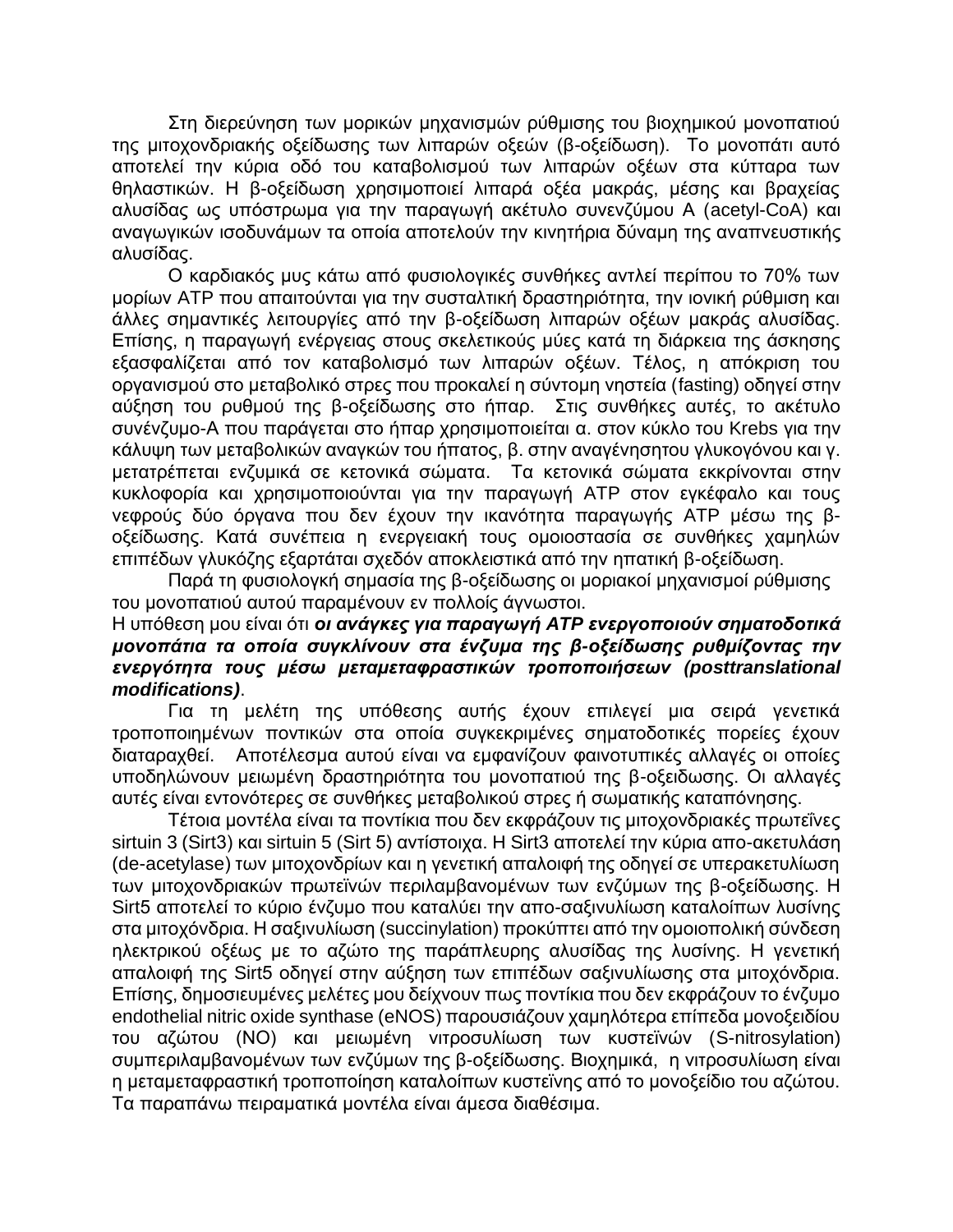Επιπλέον, δημιουργήσαμε ένα μοντέλο ποντικού στο οποίο το κατάλειπο κυστεΐνης στη θέση 238 της πρωτεϊνης very long chain acyl-CoA dehydrogenase (VLCAD) έχει αντικατασταθεί με αλανίνη. Η VLCAD είναι το πρώτο ένζυμο στο μονοπάτι της β-οξείδωσης. Δημοσιευμένα πειράματα μας αποδεικνύουν ότι η κυστεΐνη στη θέση 238 είναι αναγκαία για τη ρύθμιση της ενζυμικής δράσης από το μονοξείδιο του αζώτου (ΝΟ) μέσω επιλλεκτικής και αντιστρεπτής νιτροσυλίωσης. Το μοντέλο αυτό είναι άμεσα διάθεσιμο και αποτελεί σημνατικό εργαλείο για μηχανιστικές μελέτες και πιθανές θεραπευτικές προσεγγίσεις.

Τέλος, για την μελέτη των επιπτώσεων των μεταμεταφραστικών τροποποιήσεων στην ενζυμική δραστικότητα θα χρησιμοποιηθούν κυτταρικά μοντέλα και η τεχνική των σημειακών μεταλλάξεων (site directed mutagenesis).

Για τις μελέτες που περιγράφηκαν παραπάνω θα χρησιμοποιηθούν αναλυτικές και βιοχημικές πειραματικές μεθόδους. Επιπλέον, για τον φαινοτυπικό, πρωτεομικό και μεταβολικό χαρακτηρισμό των πειραματικών μοντέλων έχουν αναπτυχθεί και χρησιμοποιηθεί οι κατάλληλες προσεγγίσεις. Η τεχνογνωσία και υλικοτεχνική υποδομή υπάρχουν κυρίως στο Πανεπιστήμιο της Πενσυλβάνια (University of Pennsylvania) και το Νοσοκομείο Παίδων της Φιλαδέλφιας (CHOP). Το δίκτυο των συνεργατών μου στα Ιδρύματα αυτά μου παρέχει απρόσκοπτη πρόσβαση σε τεχνολογίες αιχμής καθώς και την επιστημονική τεχνογνωσία που απαιτούνται.

#### Κλινική Έρευνα

Η θεματική ενότητα αυτή εστιάζει στις διαταραχές της β-οξείδωσης (β-oxidation disorders). Πρόκεται για γενετικές ασθένειες του μεταβολισμού που προκαλούνται από κληρονομούμενες μεταλλάξεις των γονιδίων που κωδικοποιούν τα ένζυμα ή τους μεταφορείς της β-οξείδωσης. Αποτέλεσμα των μεταλλάξεων είναι η μειωμένη δραστικότητα της πρωτεϊνης. Οι διαταραχές της β-οξείδωσης έχουν κλινικά συμπτώματα στον καρδιακό μύ, το ήπαρ και τους σκελετικούς μύες. Τα συμπτώματα επάγονται ή επιδεινώνονται από το καταβολικό στρες όπως η έλλειψη γλυκόζης (νηστεία), η σωματική άσκηση, η έκθεση στο κρύο και οι ιϊκές μολύνσεις.

Είναι γεγονός ότι οι διαταραχές της β-οξείδωσης επηρεάζουν σημαντικά την ποιότητα ζωής των ασθενών και σε ορισμένες περιπτώσεις (ιδιαίτερα ο φαινότυπος στον καρδιακό μύ) είναι επικίνδυνες για τη ζωή τους. Για τον λόγο αυτό ο έλεγχος των νεογνών για την ύπαρξη διαταραχων της β-οξείδωσης είναι υποχρεωτικός σε αρκετές χώρες.

Δυστυχώς, δεν υπάρχει διαθέσιμη θεραπεία έναντι των διαταρχών της βοξείδωσης. Τα υπάρχοντα θεραπευτικά πρωτόκολλα στοχεύουν στην πρόληψη των συμπτωμάτων μέσω της ειδικής διατροφής και την αποφυγή κάθε μορφής καταβολικού στρες. Παρά τις προφυλάξεις ορισμένοι ασθενείς εκδηλώνουν συμπτώματα και σε πολές περιπτώσεις η μεταφορά τους στο νοσοκομείο είναι αναγκάια.

Η κατανόηση των μηχανισμών που οδηγούν στις διαταραχές της β-οξείδωσης είναι ένας ερευνητικός τομέας που παρουσιάζει ιδιαίτερο ενδιαφέρον. Η κατανόηση των μηχανισμών αυτών θα συνδράμει αποφασιστικά την κλινική έρευνα για την ανάπτυξη νέων θεραπευτικών μεθόδων.

Πρόσφατα, δημοσιεύσαμε τα αποτελέσματα μιας μελέτης στο έγκριτο περιοδικό *Journal of Biological Chemistry (JBC)*. Η μελέτη αυτή έδειξε ότι η χορήγηση βιοενεργού ΝΟ σε κύτταρα ασθενών με κλινικά διεγνωσμένη ανεπάρκεια της VLCAD (VLCAD deficiency) αύξησε την ενζυματική της ενεργότητα παρουσία των παθολογικών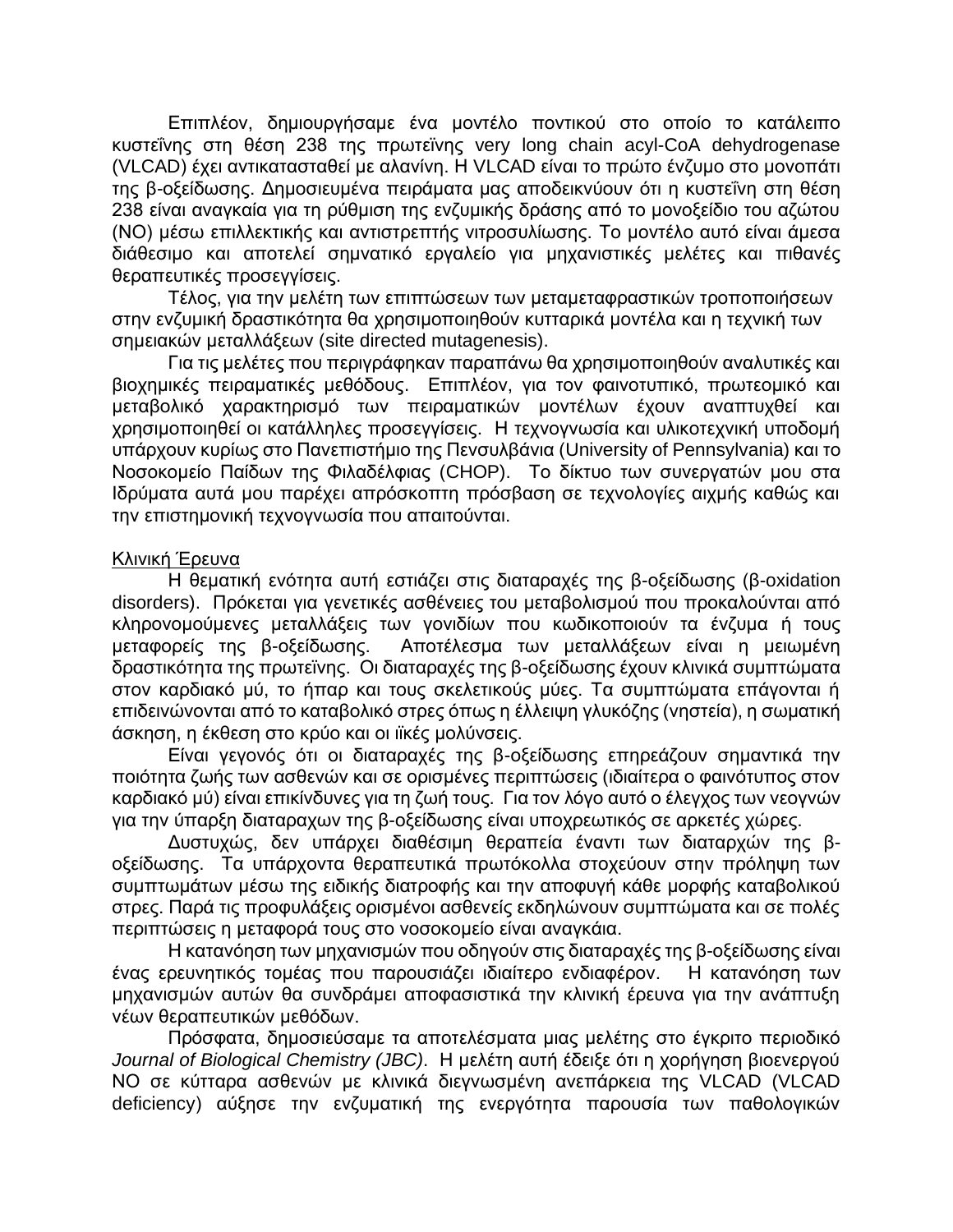μεταλλάξεων. Τα ιδιαίτερα ενθαρρυντικά αποτελέσματα της συγκεκριμένης μελέτης πυροδότησαν το ενδιαφέρον μας για το σχεδιασμό νέων θεραπευτικών προσεγγίσεων και πειραματικών μοντέλων. Οι τρέχουσες ερευνητικές δραστηριότητες σε αυτή τη θεματική ενότητα επικεντρώνονται στα ακόλουθα: 1. *Στη δημιουργία πειραματικών μοντέλων τα οποία εμφανίζουν βιοχημικά και κλινικά χαρακτηριστικά των ανθρώπων με διαταραχές της β-οξείδωσης* 2. *Στον σχεδιασμό νέων βιοαδραστικών μορίων τα οποία θα διορθώνουν την ενζυμική αναπάρκεια και θα αποκαθιστούν τη μεταβολική δραστηριότητα σε παθολογικές καταστάσεις.*

Μια σειρά πειραμάτων πραγματοποιήθηκε σε γενετικά τροποποιημένα ποντίκια με ανεπάρκεια της VLCAD στον καρδιακο μύ (cardiac specific VLCAD deficiency). Τα ποντίκια αυτά αναπτύσσουν χρόνια καρδιοπάθεια και παρουσιάζουν αυξημένη ευαισθησία στη χαμηλή θερμοκρασία και την νηστεία. Παρατηρήθηκε ότι η φαρμακολογική χορήγηση βιοενεργού ΝΟ αποτρέπει την καρδιακή παθολογία, αυξάνει τον ρυθμό οξείδωσης των λιπαρών οξέων και την ειδική δραστικότητα της VLCAD.

Σε συνεργασία με τον Καθηγητή Harry Ischiropoulos στο Πανεπιστήμιο της Πενσυλβάνια συνθέσαμε ένα μόριο το οποίο έχει τα εξής χαρακτηριστικά. Μεταβολίζεται στα μιτοχόνδρια παρέχοντας βιοενεργό ΝΟ, ακετυλο συνένζυμο Α και αναπληρωτικά υποστρώματα για τον κύκλο του Krebs. Το μόριο αυτό χορηγείται ήδη σε ποντίκια με ανεπάρκια της καρδιακής VLCAD και θα εξεταστούν οι επιπτώσεις στην ενζυμική ανεπάρκεια, την μεταβολική δραστηριότητα και την κλινική εικόνα των ζώων σε φυσιολογικές συνθήκες και σε συνθήκες καταβολικού στρες.

Τα πολυδύναμα βλαστικά κύτταρα (human induced pluripotent stem cells, hiPSCs) και η στόχευση γονιδίων με την CRISPR/Cas9 τεχνολογία αποτελούν μοναδικά εργαλεία για την μοντελοποίηση ανθρωπίνων ασθενιών, την ανακάλυψη φαρμάκων και την επεξεργασία του γονιδιώματος. Εκμεταλλευόμενος αυτές τις πρωτοποριακές τεχνολογίες έχω σχεδιάσει και τα εξής πειραματικά μοντέλα. 1. *VLCAD-deficient human hepatocytes and cardiomyocytes* ξεκινώντας από VLCAD-deficient ινοβλάστες του δέρματος για τη δημιουργία hiPSCs. Στη συνέχεια τα κύτταρα αυτά θα διαφοροποιηθούν σε ηπατοκύτταρα και καρδικά κύτταρα. *2. Κnock-in VLCAD-deficient mice.* Θα χρησιμοποιηθεί η τεχνολογία CRISPR/Ca9 προκειμένου να επεξεργασθεί το γονίδιο της ανθρώπινης VLCAD και να εισαχθεί η ομοζυγωτική σημειακή μετάλαξη G222R/G222R. Στους ανθρώπους η μετάλλαξη αυτή μειώνει τα επίπεδα της VLCAD και την ενζυματική δραστικότητα της. Οι ασθενείς παρουσιάζουν κλινικά συμπτώματα στην καρδιά και το ήπαρ. Το γονίδιο θα μεταφερθεί με ιϊκή επιμόλυνση σε cardiac specific VLCAD KO ποντίκια. Η χρήση των μοντέλων αυτών θα επιτρέψει για πρώτη φορά μηχανιστικές μελέτες σε συνθήκες που προσομοιάζουν απόλυτα την ανθρώπινη ασθένεια. Επιπλέον, τα μονέλα αυτά επιτρέπουν την δοκιμή φαρμακολογικών παραγόντων όπως το μόριο που περιγράφηκε παραπάνω και πιθανά άλλων που θα συντεθούν στο μέλλον.

Εκτός από τα παιδιατρικά μεταβολικά νοσήματα, αλλαγές στην ικανότητα των κυττάρων να οξειδώνουν λιπαρά οξέα έχουν αναφερθεί και σε άλλες παθολογικές καταστάσεις. Η μη αλκοολική ηπατική στεάτωση (non alcoholic fatty liver disease, NAFLD) είναι μια ιδιαίτερα διαδεδομένη μεταβολική διαταραχή που προκαλείται από την υπερβολική συσσώρευση τριγλυκεριδίων στα ηπατοκύτταρα. Ο πιο διαδεδομένος τύπος NAFLD είναι η απλή στεάτωση η οποία αντιπροσωπεύει μια σχετικά ήπια κατάσταση ηπατικής βλάβης. Παρά το γεγονός ότι η NAFLD επηρεάζει σχεδόν το 30% του ενήλικου πληθυσμού στις Ηνωμένες Πολιτείες, οι μοριακοί μηχανισμοί που οδηγούν σε αυτή της